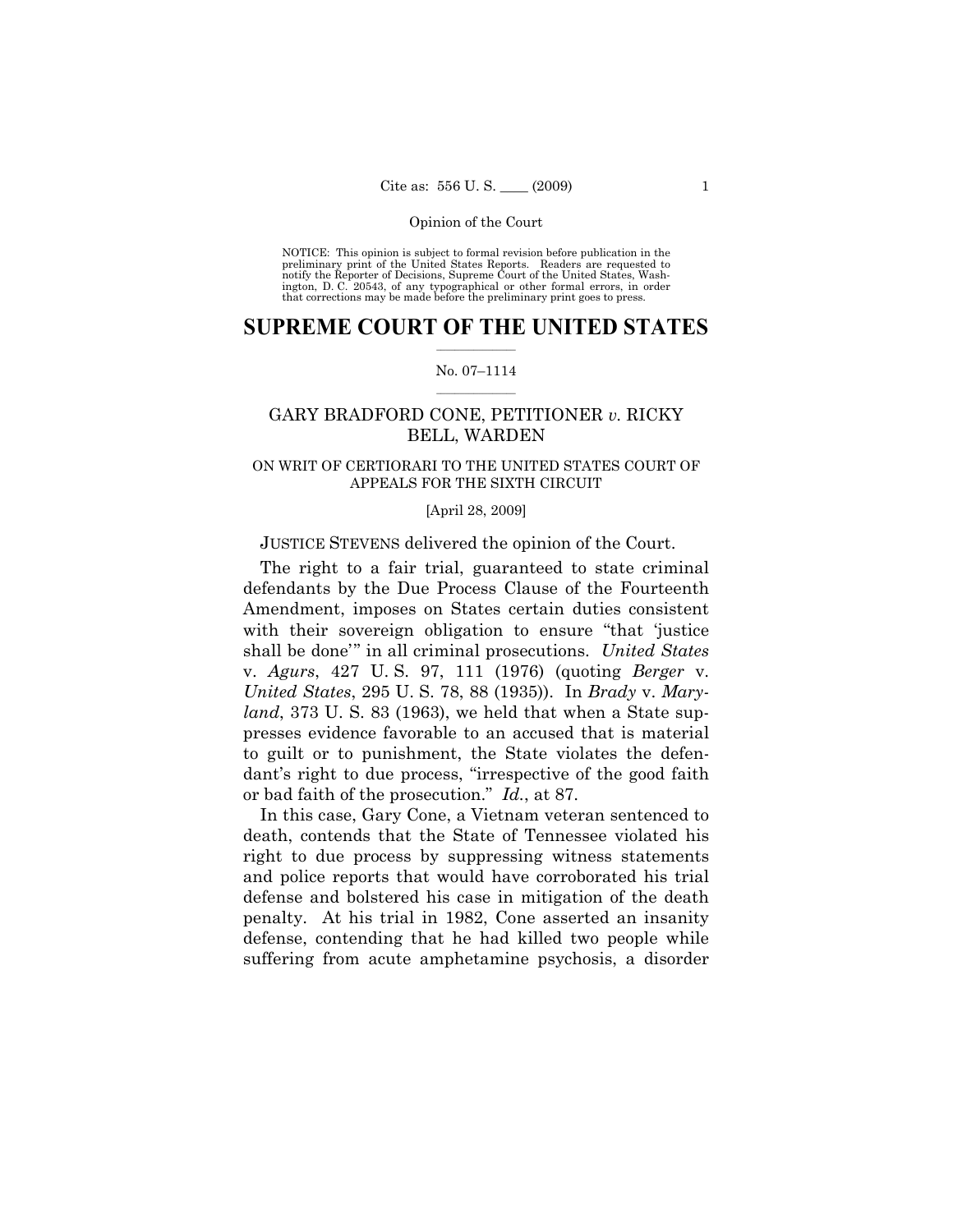caused by drug addiction. The State of Tennessee discredited that defense, alleging that Cone's drug addiction was "baloney." Ten years later, Cone learned that the State had suppressed evidence supporting his claim of drug addiction.

 Cone presented his new evidence to the state courts in a petition for postconviction relief, but the Tennessee courts denied him a hearing on the ground that his *Brady* claim had been "previously determined," either on direct appeal from his conviction or in earlier collateral proceedings. On application for a writ of habeas corpus pursuant to 28 U. S. C. §2254, the Federal District Court concluded that the state courts' disposition rested on an adequate and independent state ground that barred further review in federal court, and the Court of Appeals for the Sixth Circuit agreed. Doubt concerning the correctness of that holding, coupled with conflicting decisions from other Courts of Appeals, prompted our grant of certiorari.

 After a complete review of the trial and postconviction proceedings, we conclude that the Tennessee courts' rejection of petitioner's *Brady* claim does not rest on a ground that bars federal review. Furthermore, although the District Court and the Court of Appeals passed briefly on the merits of Cone's claim, neither court distinguished the materiality of the suppressed evidence with respect to Cone's guilt from the materiality of the evidence with respect to his punishment. While we agree that the withheld documents were not material to the question whether Cone committed murder with the requisite mental state, the lower courts failed to adequately consider whether that same evidence was material to Cone's sentence. Therefore, we vacate the decision of the Court of Appeals and remand the case to the District Court to determine in the first instance whether there is a reasonable probability that the withheld evidence would have altered at least one juror's assessment of the appropriate penalty for Cone's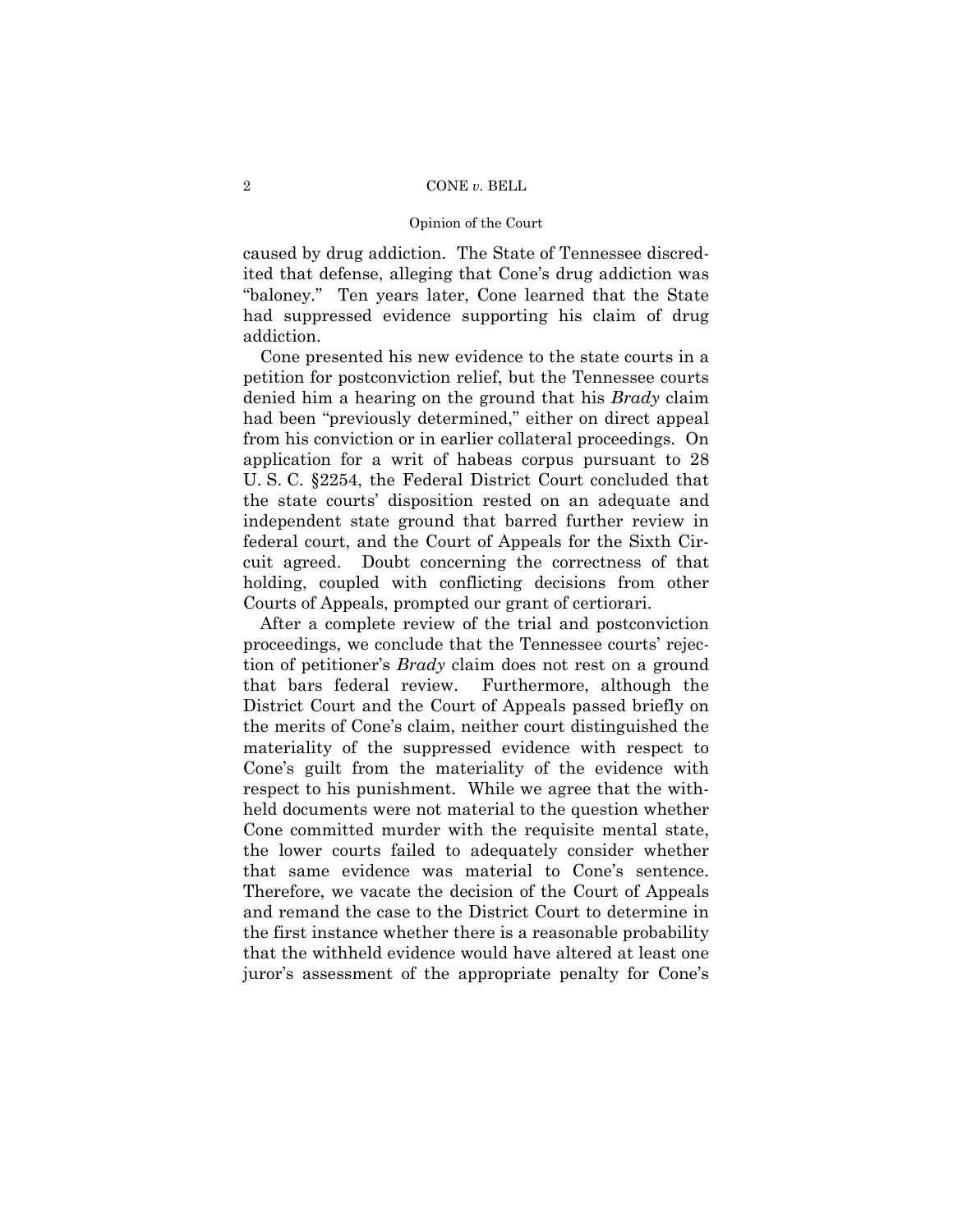crimes.

——————

I

 On the afternoon of Saturday, August 10, 1980, Cone robbed a jewelry store in downtown Memphis, Tennessee. Fleeing the scene by car, he led police on a high-speed chase into a residential neighborhood. Once there, he abandoned his vehicle and shot a police officer.1 When a bystander tried to impede his escape, Cone shot him, too, before escaping on foot.

 A short time later, Cone tried to hijack a nearby car. When that attempt failed (because the driver refused to surrender his keys), Cone tried to shoot the driver and a hovering police helicopter before realizing he had run out of ammunition. He then fled the scene. Although police conducted a thorough search, Cone was nowhere to be found.

 Early the next morning, Cone reappeared in the same neighborhood at the door of an elderly woman. He asked to use her telephone, and when she refused, he drew a gun. Before he was able to gain entry, the woman slammed the door and called the police. By the time officers arrived, however, Cone had once again disappeared.

 That afternoon, Cone gained entry to the home of 93 year-old Shipley Todd and his wife, 79-year-old Cleopatra Todd. Cone beat the couple to death with a blunt instrument and ransacked the first floor of their home. Later, he shaved his beard and escaped to the airport without being caught. Cone then traveled to Florida, where he was arrested several days later after robbing a drugstore in Pompano Beach.

A Tennessee grand jury charged Cone with two counts

<sup>1</sup>From the abandoned vehicle, police recovered stolen jewelry, large quantities of illegal and prescription drugs, and approximately \$2,400 in cash. Much of the cash was later connected to a grocery store robbery that had occurred on the previous day.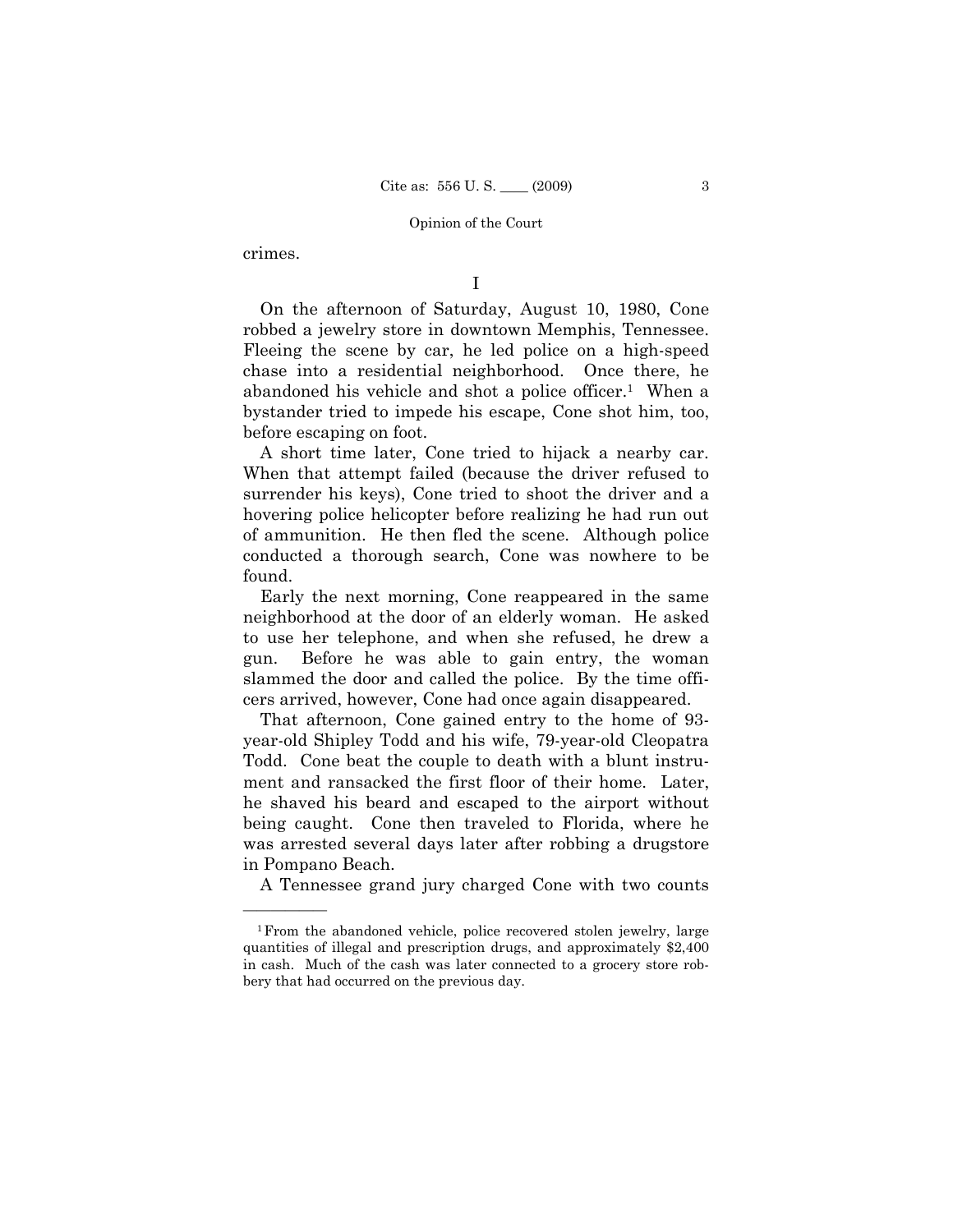# Opinion of the Court

of first-degree murder, two counts of murder in the perpetration of a burglary, three counts of assault with intent to murder, and one count of robbery by use of deadly force. At his jury trial in 1982, Cone did not challenge the overwhelming physical and testimonial evidence supporting the charges against him. His sole defense was that he was not guilty by reason of insanity.

 Cone's counsel portrayed his client as suffering from severe drug addiction attributable to trauma Cone had experienced in Vietnam. Counsel argued that Cone had committed his crimes while suffering from chronic amphetamine psychosis, a disorder brought about by his drug abuse. That defense was supported by the testimony of three witnesses. First was Cone's mother, who described her son as an honorably discharged Vietnam veteran who had changed following his return from service. She recalled Cone describing "how terrible" it had been to handle the bodies of dead soldiers, and she explained that Cone slept restlessly and sometimes "holler[ed]" in his sleep. Tr. 1643–1645 (Apr. 20, 1982). She also described one occasion, following Cone's return from service, when a package was shipped to him that contained marijuana. Before the war, she asserted, Cone had not used drugs of any kind.

 Two expert witnesses testified on Cone's behalf. Matthew Jaremko, a clinical psychologist, testified that Cone suffered from substance abuse and posttraumatic stress disorders related to his military service in Vietnam. Jaremko testified that Cone had expressed remorse for the murders, and he opined that Cone's mental disorder rendered him substantially incapable of conforming his conduct to the law. Jonathan Lipman, a neuropharmacologist, recounted at length Cone's history of illicit drug use, which began after Cone joined the Army and escalated to the point where Cone was consuming "rather horrific" quantities of drugs daily. App. 100. According to Lipman,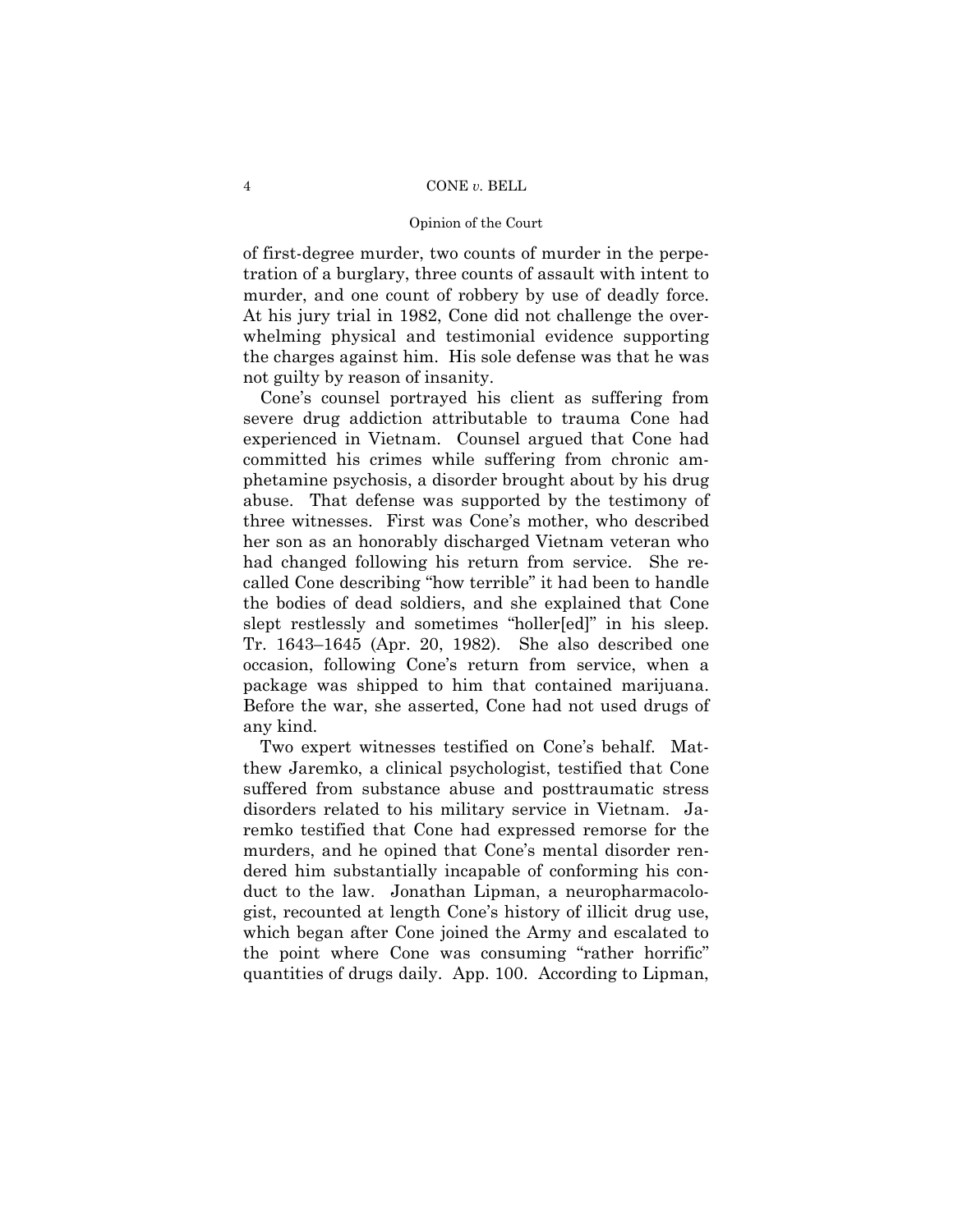Cone's drug abuse had led to chronic amphetamine psychosis, a disorder manifested through hallucinations and ongoing paranoia that prevented Cone from obeying the law and appreciating the wrongfulness of his actions.

 In rebutting Cone's insanity defense the State's strategy throughout trial was to present Cone as a calculating, intelligent criminal who was fully in control of his decisions and actions at the time of the crimes. A key component of that strategy involved discrediting Cone's claims of drug use.2 Through cross-examination, the State established that both defense experts' opinions were based solely on Cone's representations to them about his drug use rather than on any independently corroborated sources, such as medical records or interviews with family or friends. The prosecution also adduced expert and lay testimony to establish that Cone was not addicted to drugs and had acted rationally and intentionally before, during, and after the Todd murders.

 Particularly damaging to Cone's defense was the testimony of rebuttal witness Ilene Blankman, who had spent time with Cone several months before the murders and at whose home Cone had stayed in the days leading up to his arrest in Florida. Blankman admitted to being a former heroin addict but testified that she no longer used drugs and tried to stay away from people who did. She testified that she had never seen Cone use drugs, had never observed track marks on his body, and had never seen him exhibit signs of paranoia.

Emphasizing the State's position with respect to Cone's

<sup>2</sup>The State also cast doubt on Cone's defense by eliciting testimony that Cone had enrolled in college following his return from Vietnam and had graduated with high honors. Later, after serving time in prison for an armed robbery, Cone gained admission to the University of Arkansas Law School. The State suggested that Cone's academic success provided further proof that he was not impaired following his return from war.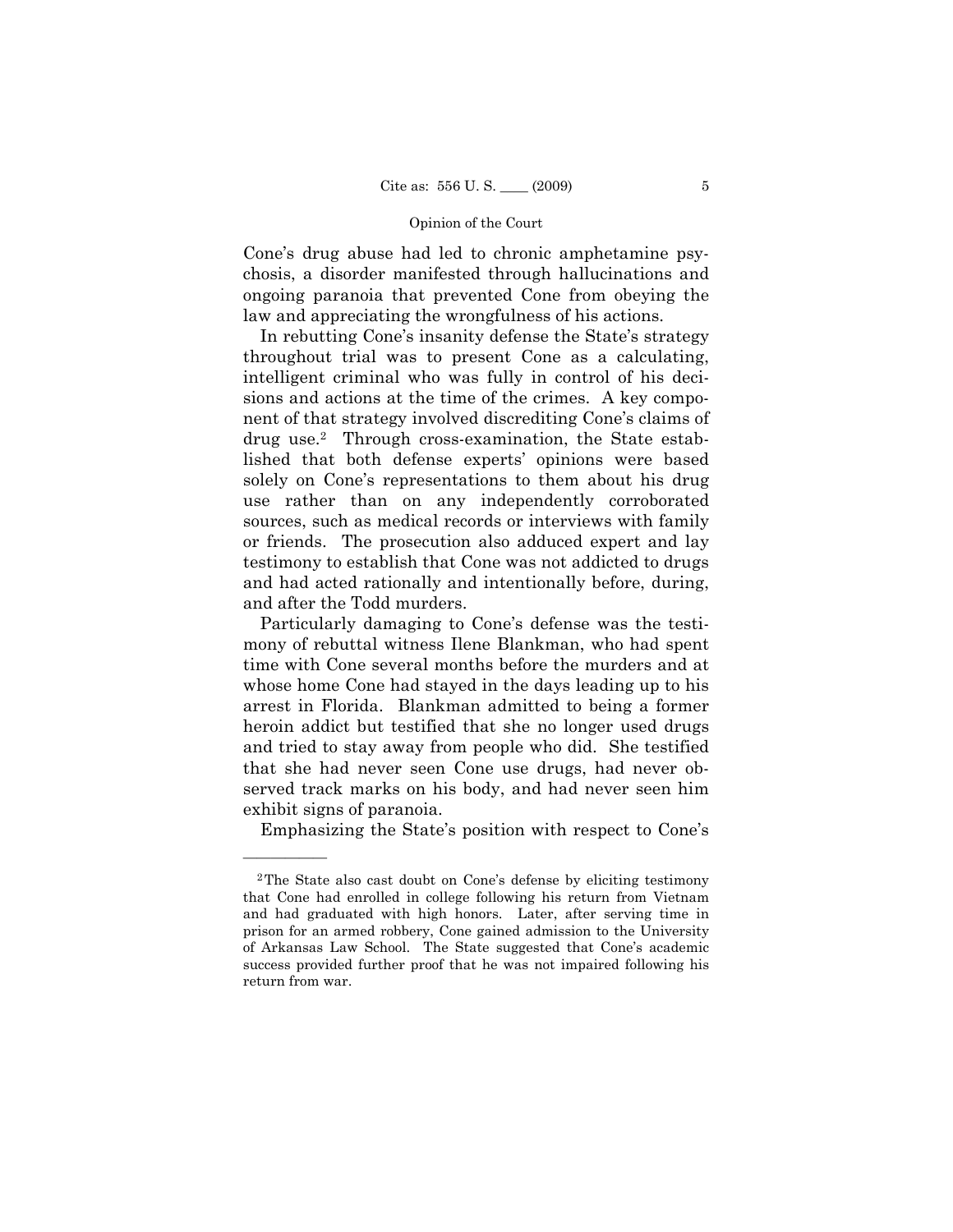# Opinion of the Court

alleged addiction, the prosecutor told the jury during closing argument, "[Y]ou're not dealing with a crazy person, an insane man. A man . . . out of his mind. You're dealing, I submit to you, with a premeditated, cool, deliberate—and even cowardly, really—murderer." Tr. 2084 (Apr. 22, 1982). Pointing to the quantity of drugs found in Cone's car, the prosecutor suggested that far from being a drug addict, Cone was actually a drug dealer. The prosecutor argued, "I'm not trying to be absurd, but he says he's a drug addict. I say baloney. He's a drug seller. Doesn't the proof show that?" *Id.*, at 107.3

 The jury rejected Cone's insanity defense and found him guilty on all counts. At the penalty hearing, the prosecution asked the jury to find that Cone's crime met the criteria for four different statutory aggravating factors, any one of which would render him eligible for a capital sentence.4 Cone's counsel called no witnesses but instead rested on the evidence adduced during the guilt phase proceedings. Acknowledging that the prosecution's experts had disputed the existence of Cone's alleged mental disorder, counsel nevertheless urged the jury to consider Cone's drug addiction when weighing the aggravating and

<sup>3</sup> In his closing rebuttal argument, the prosecutor continued to press the point, asserting: "There aren't any charges for drug sales, but that doesn't mean that you can't look and question in deciding whether or not this man was, in fact, a drug user, or why he had those drugs. Did he just have those drugs, or did he have those drugs and thousands of dollars in that car? Among those drugs are there only the drugs he used? How do we know if he used drugs? The only thing that we ever had that he used drugs, period, is the fact that those drugs were in the car and what he told people. What he told people. But according to even what he told people, there are drugs in there he didn't even use." Tr. 2068 (Apr. 22, 1982). 4The jury could impose a capital sentence only if it unanimously

determined that one or more statutory aggravating circumstances had been proved by the State beyond a reasonable doubt, and that the mitigating circumstances of the case did not outweigh any statutory aggravating factors. Tenn. Code Ann. §39–2–203(g) (1982).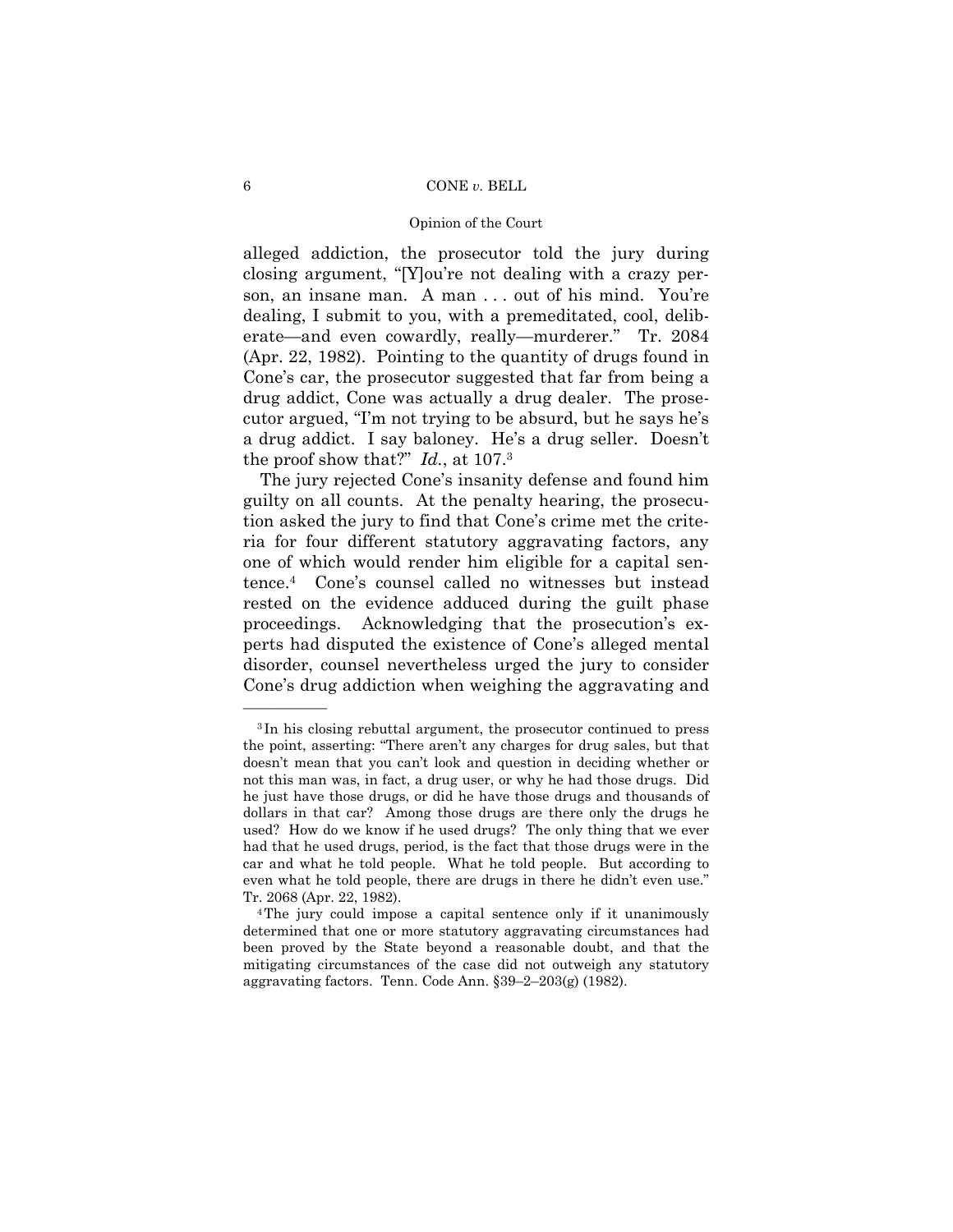mitigating factors in the case.<sup>5</sup> The jury found all four aggravating factors and unanimously returned a sentence of death.6

# II

 On direct appeal Cone raised numerous challenges to his conviction and sentence. Among those was a claim that the prosecution violated state law by failing to disclose a tape-recorded statement and police reports relating to several trial witnesses. See App. 114–117. The Tennessee Supreme Court rejected each of Cone's claims, and affirmed his conviction and sentence. *State* v. *Cone*, 665 S. W. 2d 87 (1984).<sup>7</sup> Cone then filed a petition for postcon-

<sup>5</sup>As defense counsel emphasized to the jury, one of the statutory mitigating factors it was required to consider was whether "[t]he capacity of the defendant to appreciate the wrongfulness of his conduct or to conform his conduct to the requirements of the law was substantially impaired as a result of mental disease or defect or intoxication which was insufficient to establish a defense to the crime but which substantially affected his judgment."  $\S 39-2404(j)(8)$ .<br><sup>6</sup>Specifically, the jury found Cone had committed one or more prior

felonies involving the use or threat of violence, see  $$39-2404(i)(2)$ ; the murders had been committed for the purpose of avoiding, interfering with, or preventing Cone's lawful arrest or prosecution, see §39–  $2404(i)(6)$ ; the murders were especially heinous, atrocious, or cruel in that they involved torture and depravity of mind, see  $$39-2404(i)(5);$ and Cone had knowingly created a risk of death to two or more persons, other than the victim murdered, during his act of murder, see §39– 2404(i)(3). The Tennessee Supreme Court later observed that by finding Cone guilty of murder in the first degree during the perpetration of a burglary, the jury implicitly found the existence of an additional statutory aggravating factor: that the murders occurred while Cone was committing a burglary, §39–2404(i)(7). *State* v. *Cone*, 665

S. W. 2d 87, 94 (1984). 7 In summarizing the trial proceedings the Tennessee Supreme Court observed: "The only defense interposed on [Cone's] behalf was that of insanity, or lack of mental capacity, due to drug abuse and to stress arising out of his previous service in the Vietnamese war, some eleven years prior to the events involved in this case. This proved to be a tenuous defense, at best, since neither of the expert witnesses who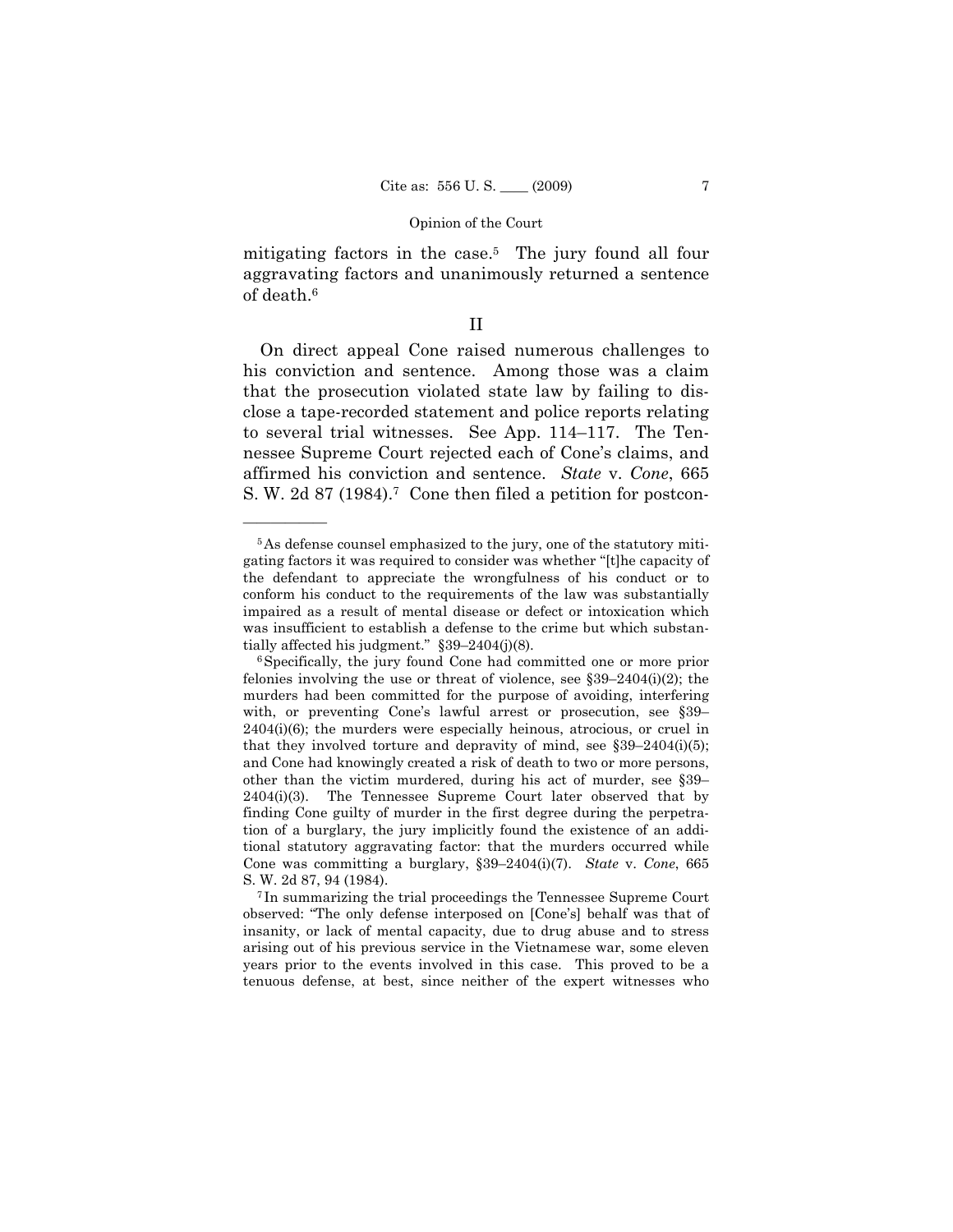### Opinion of the Court

viction relief, primarily raising claims that his trial counsel had been ineffective; the Tennessee Court of Criminal Appeals affirmed the denial of that petition in 1987. *Cone* v. *State*, 747 S. W. 2d 353.

 In 1989, Cone, acting *pro se*, filed a second petition for postconviction relief, raising myriad claims of error. Among these was a claim that the State had failed to disclose evidence in violation of his rights under the United States Constitution. At the State's behest, the postconviction court summarily denied the petition, concluding that all the claims raised in it had either been "previously determined" or "waived." Order Dismissing Petition for Post-Conviction Relief in *Cone* v. *State*, No. P– 06874 (Crim. Ct. Shelby Cty., Tenn., Jan. 2, 1990).8 At that time, the court did not specify which claims fell into which category.

 Cone appealed the denial of his petition to the Tennessee Court of Criminal Appeals, asserting that the postconviction court had erred by dismissing 13 claims—his

testified on his behalf had ever seen or heard of him until a few weeks prior to the trial. Neither was a medical doctor or psychiatrist, and neither had purported to treat him as a patient. Their testimony that he lacked mental capacity was based purely upon his personal recitation to them of his history of military service and drug abuse." *Id.*, at

<sup>90. 8</sup>Under Tennessee law in effect at the time a criminal defendant was entitled to collateral relief if his conviction or sentence violated "any right guaranteed by the constitution of [Tennessee] or the Constitution of the United States." Tenn. Code Ann. §40–30–105 (1982); see also §40–30–102. Any hearing on a petition for postconviction relief was limited, however, to claims that had not been "waived or previously determined." See §40–30–111. A ground for relief was "previously determined" if "a court of competent jurisdiction ha[d] ruled on the merits [of the claim] after a full and fair hearing." §40–30–112(a). The claim was waived "if the petitioner knowingly and understandingly failed to present it for determination in any proceeding before a court of competent jurisdiction in which the ground could have been presented."  $$40-30-112(b)(1).$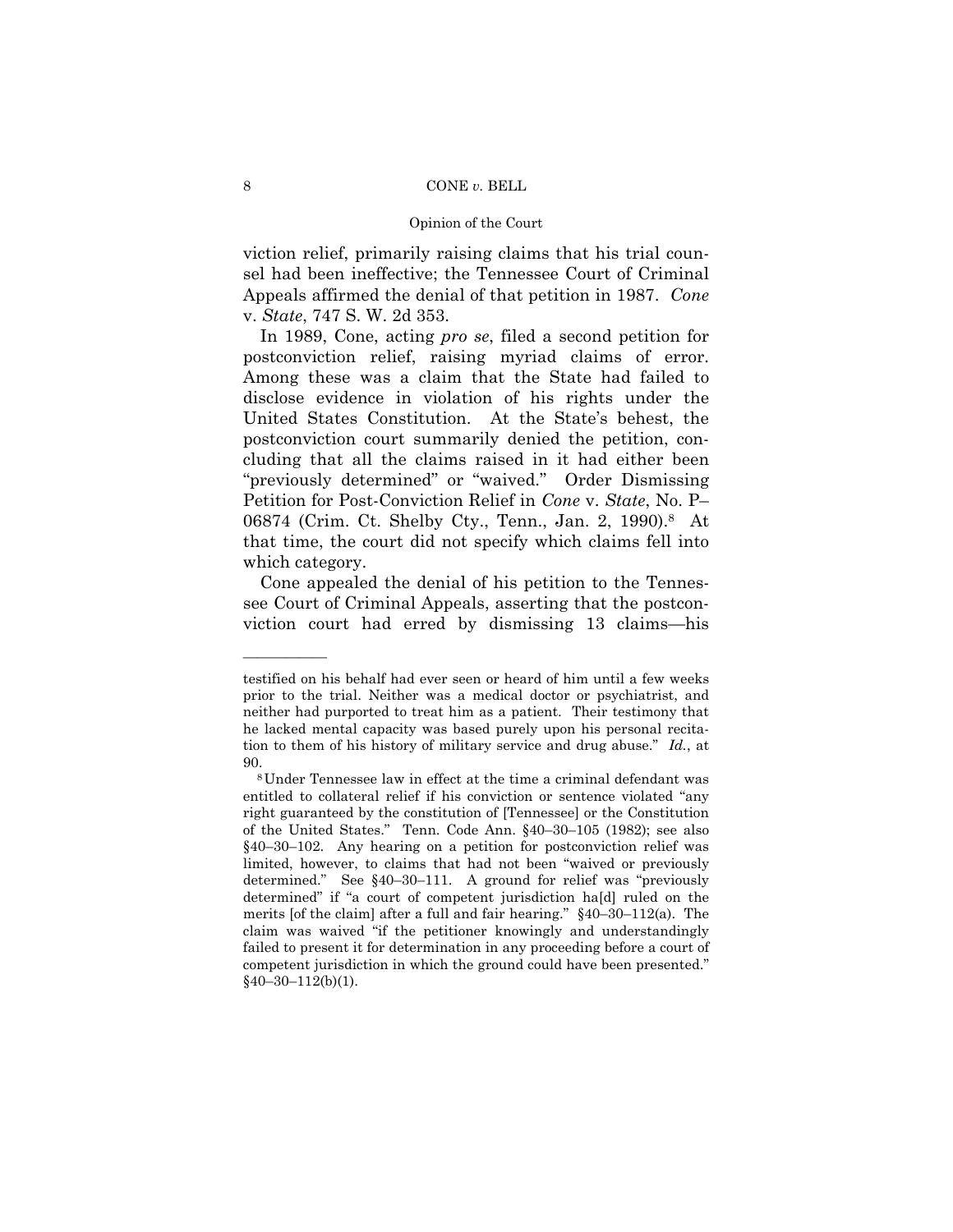*Brady* claim among them—as previously determined when, in fact, they had not been "previously addressed or determined by any court." Brief for Petitioner-Appellant Gary Bradford Cone in No. P–06874, pp. 23–24, and n. 11. In addition Cone urged the court to remand the case to allow him, with the assistance of counsel, to rebut the presumption that he had waived any of his claims by not raising them at an earlier stage in the litigation. *Id.*, at 24.9 The court agreed and remanded the case for further proceedings.

 On remand counsel was appointed and an amended petition was filed. The State once again urged the postconviction court to dismiss Cone's petition. Apparently conflating the state-law disclosure claim Cone had raised on direct appeal with his newly filed *Brady* claim, the State represented that the Tennessee Supreme Court had already decided the *Brady* issue and that Cone was therefore barred from relitigating it. See App. 15–16.

 While that petition remained pending before the postconviction court, the Tennessee Court of Appeals held for the first time that the State's Public Records Act allowed a criminal defendant to review the prosecutor's file in his case. See *Capital Case Resource Center of Tenn., Inc.* v. *Woodall,* No. 01–A–01–9104–CH–00150, 1992 WL 12217 (Jan. 29, 1992). Based on that holding, Cone obtained access to the prosecutor's files, in which he found proof that evidence had indeed been withheld from him at trial. Among the undisclosed documents Cone discovered were statements from witnesses who had seen him several days before and several days after the murders. The witnesses described Cone's appearance as "wild eyed," App. 50, and

<sup>9</sup>See *Swanson* v. *State*, 749 S. W. 2d 731, 734 (Tenn. 1988) (courts should not dismiss postconviction petitions on technical grounds unless the petitioner has first had "reasonable opportunity, with aid of counsel, to file amendments" and rebut presumption of waiver (internal quotation marks omitted)).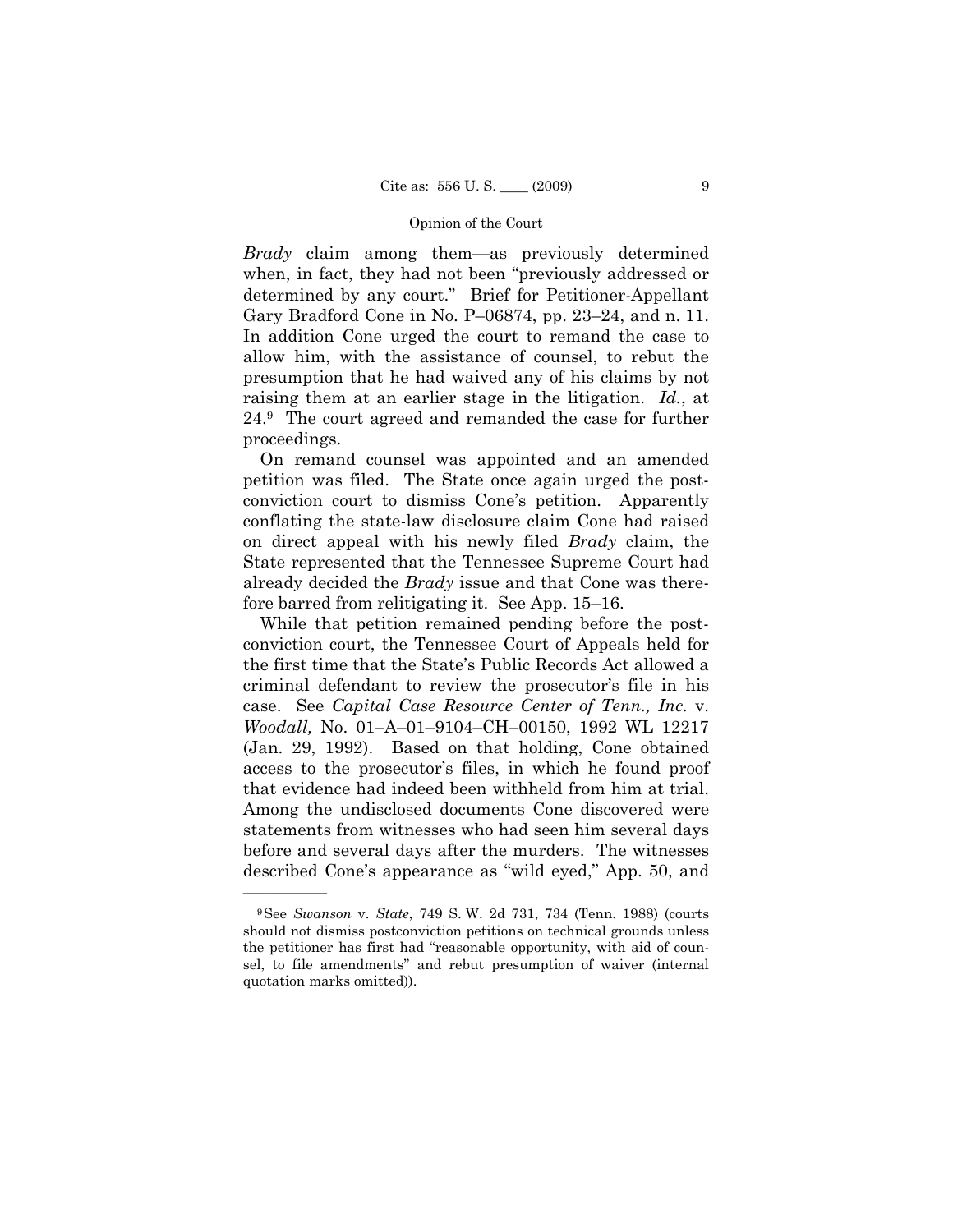his behavior as "real weird," *id.*, at 49. One witness affirmed that Cone had appeared "to be drunk or high." *Ibid*. The file also contained a police report describing Cone's arrest in Florida following the murders. In that report, a police officer described Cone looking around "in a frenzied manner," and "walking in [an] agitated manner" prior to his apprehension. *Id.*, at 53. Multiple police bulletins describing Cone as a "drug user" and a "heavy drug user" were also among the undisclosed evidence. See *id.*, at 55–59.

 With the newly discovered evidence in hand, Cone amended his postconviction petition once again in October 1993, expanding his *Brady* claim to allege more specifically that the State had withheld exculpatory evidence demonstrating that he "did in fact suffer drug problems and/or drug withdrawal or psychosis both at the time of the offense and in the past." App. at 20. Cone pointed to specific examples of evidence that had been withheld, alleging the evidence was "exculpatory to both the jury's determination of petitioner's guilt and its consideration of the proper sentence," and that there was "a reasonable probability that, had the evidence not been withheld, the jurors would not have convicted [him] and would not have sentenced him to death." *Id.*, at 20–21*.*10 In a lengthy affidavit submitted with his amended petition, Cone explained that he had not raised his *Brady* claim in earlier proceedings because the facts underlying it "ha[d] been revealed through disclosure of the State's files, which occurred after the first post-conviction proceeding." App. 18.

After denying Cone's request for an evidentiary hearing,

<sup>10</sup>As examples of evidence that had been withheld, Cone pointed to "statements of Charles and Debbie Slaughter, statements of Sue Cone, statements of Lucille Tuech, statements of Herschel Dalton, and patrolman Collins" and "statements contained in official police reports." App. 20.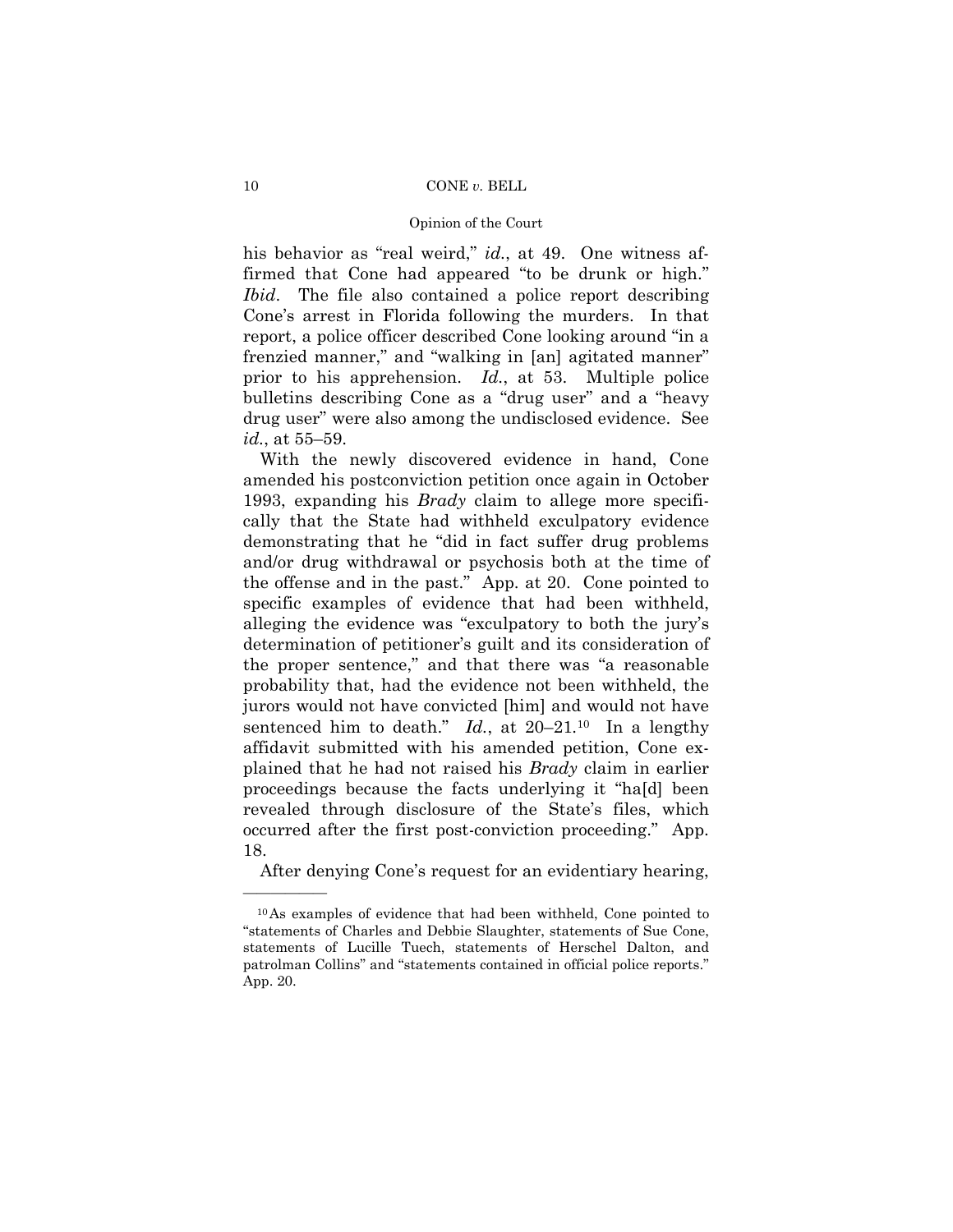the postconviction court denied relief on each claim presented in the amended petition. Many of the claims were dismissed on the ground that they had been waived by Cone's failure to raise them in earlier proceedings; however, consistent with the position urged by the State, the court dismissed many others, including the *Brady* claim, as mere "re-statements of previous grounds heretofore determined and denied by the Tennessee Supreme Court upon Direct Appeal or the Court of Criminal Appeals upon the First Petition." App. 22.

 Noting that "the findings of the trial court in postconviction hearings are conclusive on appeal unless the evidence preponderates against the judgment," the Tennessee Court of Criminal Appeals affirmed. *Cone* v. *State*, 927 S. W. 2d 579, 581–582 (1995). The court concluded that Cone had "failed to rebut the presumption of waiver as to all claims raised in his second petition for postconviction relief *which had not been previously determined.*" *Id.*, at 582 (emphasis added). Cone unsuccessfully petitioned for review in the Tennessee Supreme Court, and we denied certiorari. *Cone* v. *Tennessee*, 519 U. S. 934 (1996).

# III

 In 1997, Cone filed a petition for a federal writ of habeas corpus. Without disclosing to the District Court the contrary position it had taken in the state-court proceedings, the State acknowledged that Cone's *Brady* claim had not been raised prior to the filing of his second postconviction petition. However, wrenching out of context the state appellate court's holding that Cone had "waived 'all claims . . . which had not been previously determined,'" the State now asserted the *Brady* claim had been waived. App. 39 (quoting *Cone*, 927 S. W. 2d, at 581–582).

 In May 1998, the District Court denied Cone's request for an evidentiary hearing on his *Brady* claim. Lamenting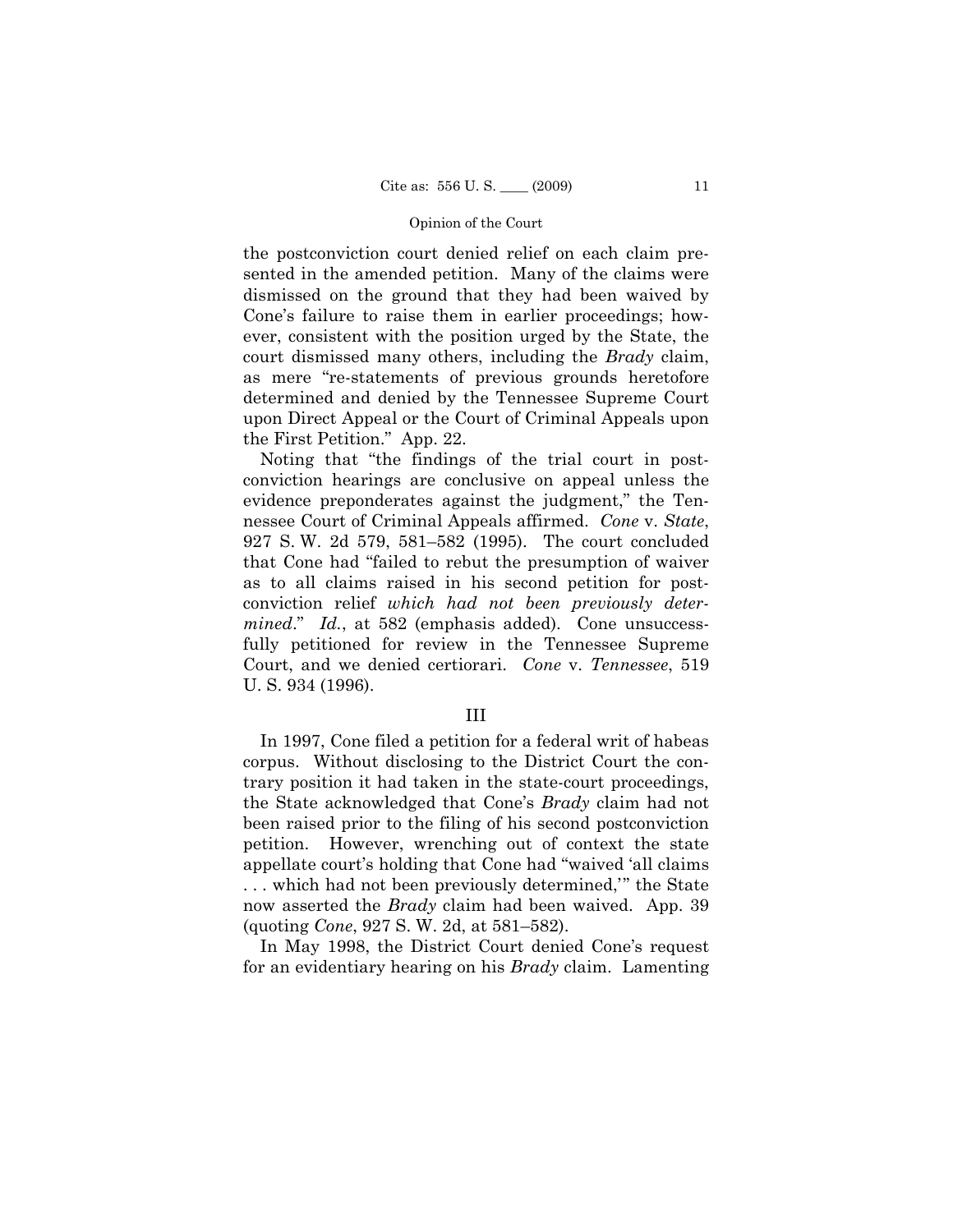# Opinion of the Court

that its consideration of Cone's claims had been "made more difficult" by the parties' failure to articulate the state procedural rules under which each of Cone's claims had allegedly been defaulted, App. to Pet. for Cert. 98a, the District Court nevertheless held that the *Brady* claim was procedurally barred. After parsing the claim into 11 separate subclaims based on 11 pieces of withheld evidence identified in the habeas petition, the District Court concluded that Cone had waived each subclaim by failing to present or adequately develop it in state court. App. to Pet. for Cert. 112a–113a. Moreover, the court concluded that even if Cone had not defaulted his *Brady* claim, it would fail on its merits because none of the withheld evidence would have cast doubt on Cone's guilt. App. to Pet. for Cert. 116a–119a. Throughout its opinion the District Court repeatedly referenced factual allegations contained in early versions of Cone's second petition for postconviction relief rather than the amended version of the petition upon which the state court's decision had rested. See, *e.g.*, *id.*, at 112a.

 After the District Court dismissed the remainder of Cone's federal claims, the Court of Appeals for the Sixth Circuit granted him permission to appeal several issues, including the alleged suppression of *Brady* material. Before the Court of Appeals, the State shifted its procedural default argument once more, this time contending that Cone had "simply never raised" his *Brady* claim in the state court because he failed to make adequate factual allegations to support that claim in his second petition for postconviction relief. App. 41. Repeating the District Court's error, the State directed the Court of Appeals' attention to Cone's *pro se* petition and to the petition Cone's counsel filed *before* he gained access to the prosecution's case file. *Id.*, at 41–42, and n. 7. In other words, instead of citing the October 1993 amended petition on which the state court's decision had been based and to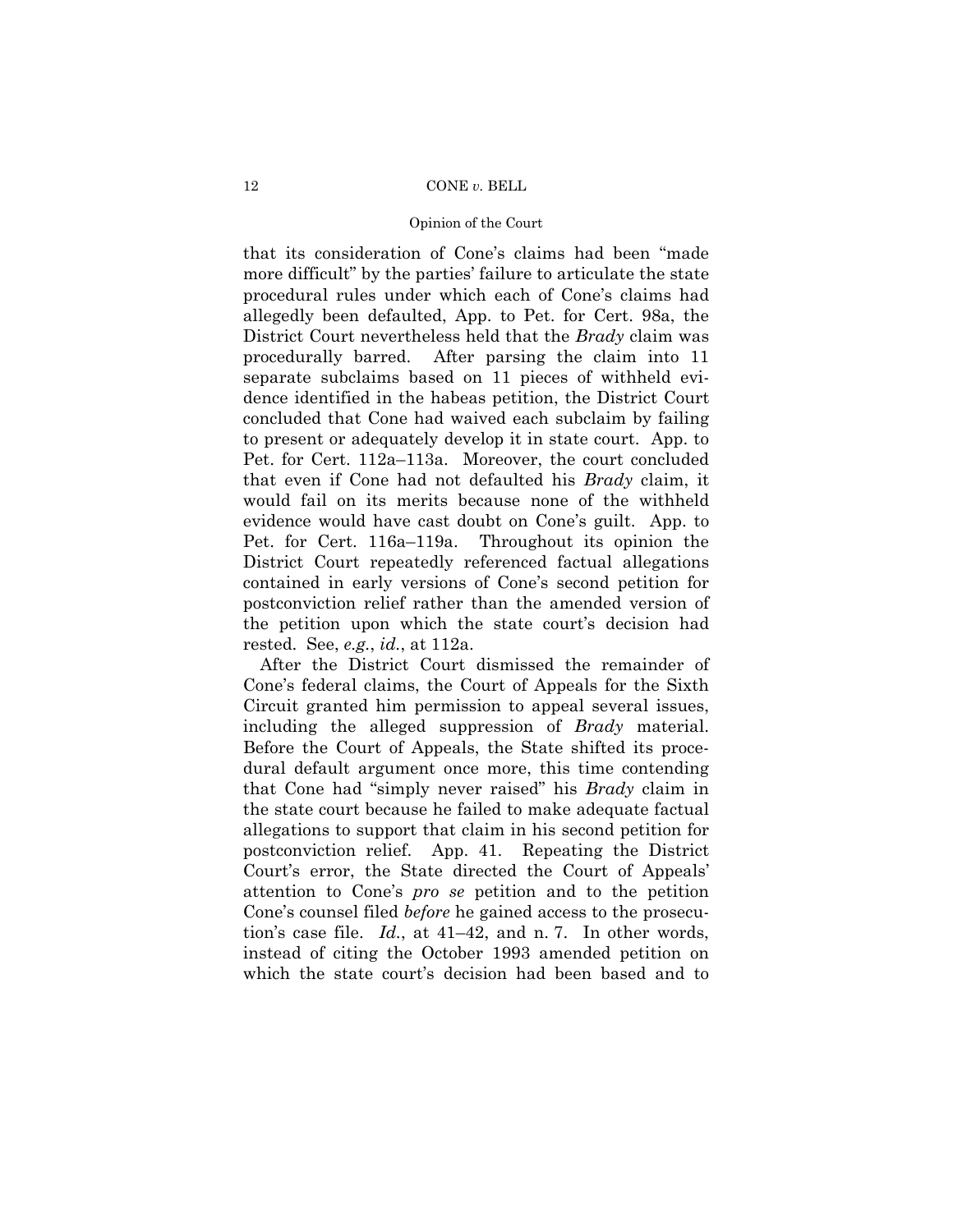which its order explicitly referred, the State pointed the court to earlier, less developed versions of the same claim.

 The Court of Appeals concluded that Cone had procedurally defaulted his *Brady* claim and had failed to show cause and prejudice to overcome the default. *Cone* v. *Bell*, 243 F. 3d 961, 968 (2001). The court acknowledged that Cone had raised his *Brady* claim. 243 F. 3d, at 969. Nevertheless, the court considered itself barred from reaching the merits of the claim because the Tennessee courts had concluded the claim was "previously determined or waived under Tenn. Code Ann. §40–30–112." *Ibid.*

 Briefly mentioning several isolated pieces of suppressed evidence, the court summarily concluded that even if Cone's *Brady* claim had not been defaulted, the suppressed evidence would not undermine confidence in the verdict (and hence was not *Brady* material) "because of the overwhelming evidence of Cone's guilt." 243 F. 3d, at 968. The court did not discuss whether any of the undisclosed evidence was material with respect to Cone's sentencing proceedings.

 Although the Court of Appeals rejected Cone's *Brady* claim, it held that he was entitled to have his death sentence vacated because of his counsel's ineffective assistance at sentencing. See 243 F. 3d, at 975. In 2002, this Court reversed that holding after concluding that the Tennessee courts' rejection of Cone's ineffectiveassistance-of-counsel claim was not "objectively unreasonable" within the meaning of the Antiterrorism and Effective Death Penalty Act of 1996 (AEDPA). See *Bell* v. *Cone*, 535 U. S. 685, 699.

 In 2004, following our remand, the Court of Appeals again entered judgment ordering a new sentencing hearing, this time based on the purported invalidity of an aggravating circumstance found by the jury. *Cone* v. *Bell*, 359 F. 3d 785. Again we granted certiorari and reversed, relying in part on the deferential standard that governs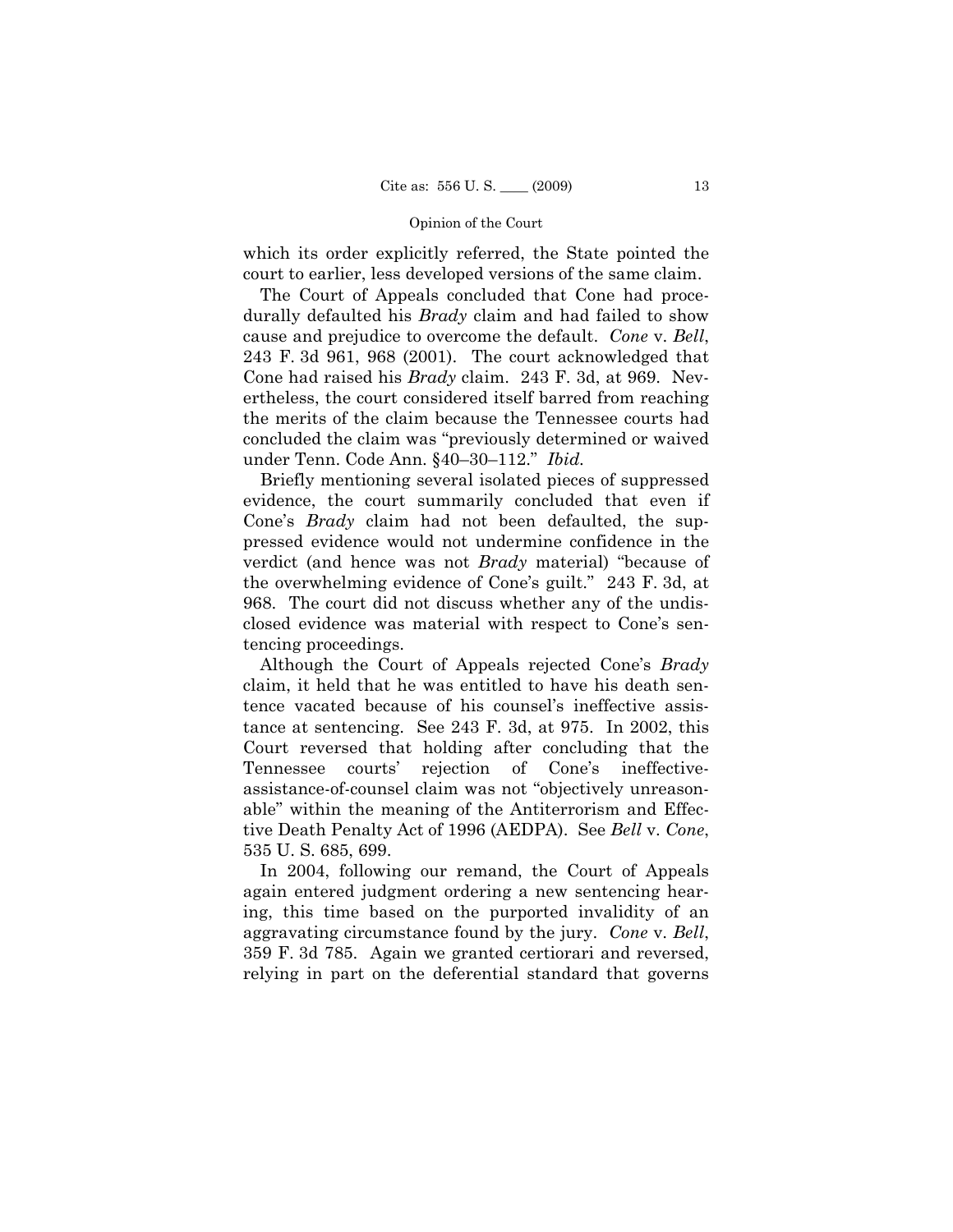our review of state-court decisions under AEDPA. See *Bell* v. *Cone*, 543 U. S. 447, 452–458 (2005) (*per curiam*)*.*

 Following our second remand, the Court of Appeals revisited Cone's *Brady* claim. This time, the court divided the claim into four separate subclaims: "(1) evidence regarding [Cone's] drug use; (2) evidence that might have been useful to impeach the testimony and credibility of prosecution witness Sergeant Ralph Roby; (3) FBI reports;[11] and (4) evidence showing that prosecution witness Ilene Blankman was untruthful and biased." 492 F. 3d 743, 753 (2007). Noting that it had previously found all four subclaims to be procedurally defaulted, the court declined to reconsider its earlier decision. See *ibid*. (citing *Cone*, 243 F. 3d, at 968–970). At the same time, the court reiterated that the withheld evidence "would not have overcome the overwhelming evidence of Cone's guilt in committing a brutal double murder and the persuasive testimony that Cone was not under the influence of drugs." 492 F. 3d, at 756. Summarily discounting Cone's contention that the withheld evidence was material with respect to his sentence, the court concluded that the introduction of the suppressed evidence would not have altered the jurors' finding that Cone's alleged drug use did not "vitiate his specific intent to murder his victims and did not mitigate his culpability sufficient to avoid the death sentence." *Id.*, at 757.

 Judge Merritt dissented. He castigated the State not only for withholding documents relevant to Cone's sole defense and plea for mitigation, but also for its "falsifica-

<sup>&</sup>lt;sup>11</sup>In the course of federal habeas proceedings, Cone had obtained access to files from the Federal Bureau of Investigation where he found additional previously undisclosed evidence not contained in the state prosecutor's case file. The suppressed FBI documents make repeated reference to Cone's drug use and corroborate his expert's representation that he had used drugs during his prior incarceration for armed robbery. See *id.*, at 26–28.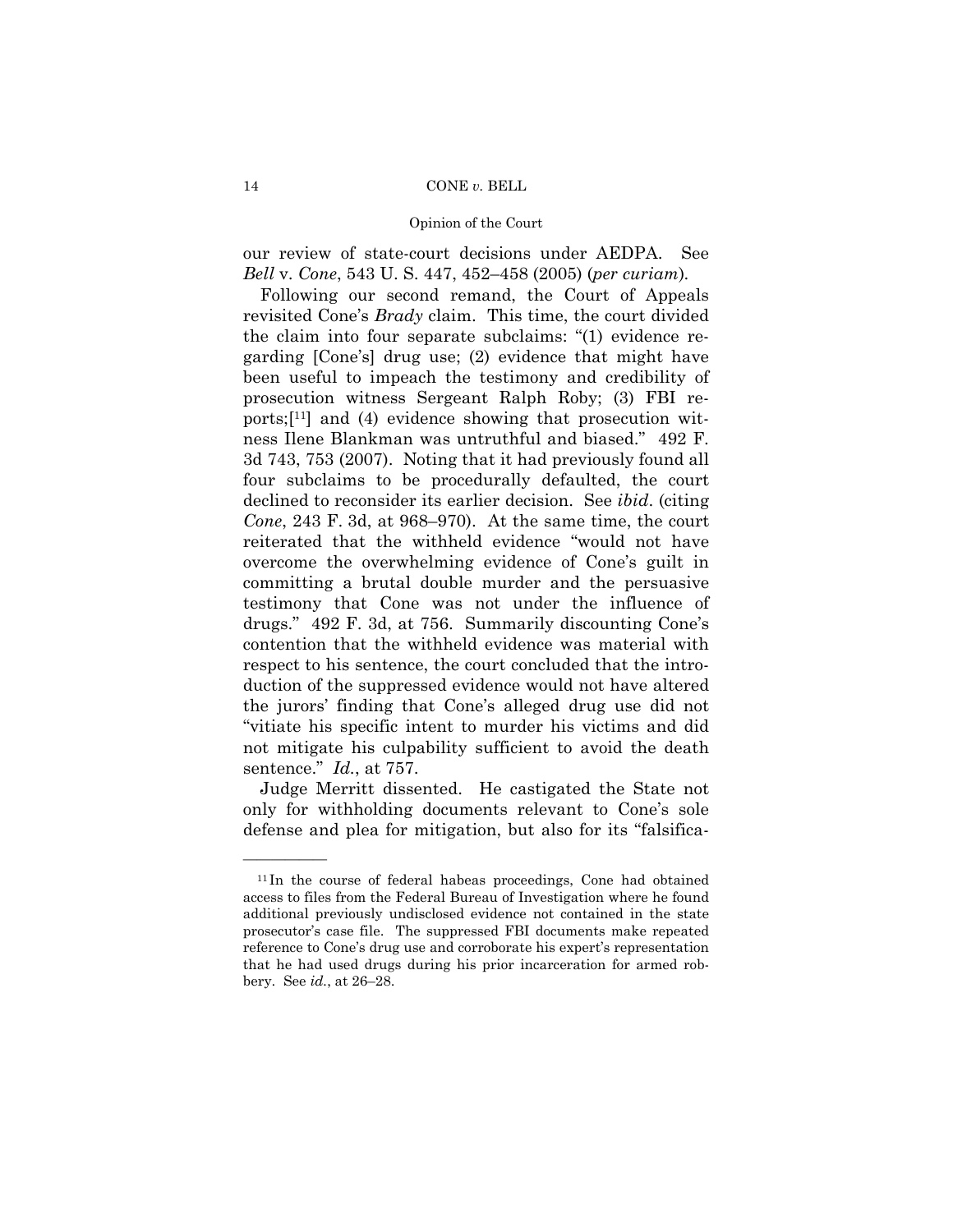tion of the procedural record . . . concerning the State's procedural default defense to the *Brady* claim." *Id.*, at 760. Over the dissent of seven judges, Cone's petition for rehearing en banc was denied. 505 F. 3d 610 (2007).

We granted certiorari,  $554$  U.S.  $\_\_$  (2008), to answer the question whether a federal habeas claim is "procedurally defaulted" when it is twice presented to the state courts.

 During the state and federal proceedings below, the State of Tennessee offered two different justifications for denying review of the merits of Cone's *Brady* claim. First, in connection with Cone's amended petition for state postconviction relief, the State argued that the *Brady*  claim was barred because it had been decided on direct appeal. See App. 15–16. Then, in connection with Cone's federal habeas petition, the State argued that Cone's claim was waived because it had never been properly raised before the state courts. See *id.*, at 39. The District Court and the Court of Appeals agreed that Cone's claim was procedurally barred, but for different reasons. The District Court held that the claim had been waived, App. to Pet. for Cert. 102a, while the Court of Appeals held that the claim had been either waived or previously determined, *Cone*, 243 F. 3d, at 969. We now conclude that neither prior determination nor waiver provides an independent and adequate state ground for denying Cone review of his federal claim.

 It is well established that federal courts will not review questions of federal law presented in a habeas petition when the state court's decision rests upon a state-law ground that "is independent of the federal question and adequate to support the judgment." *Coleman* v. *Thompson*, 501 U. S. 722, 729 (1991); *Lee* v. *Kemna*, 534 U. S. 362, 375 (2002). In the context of federal habeas proceed-

IV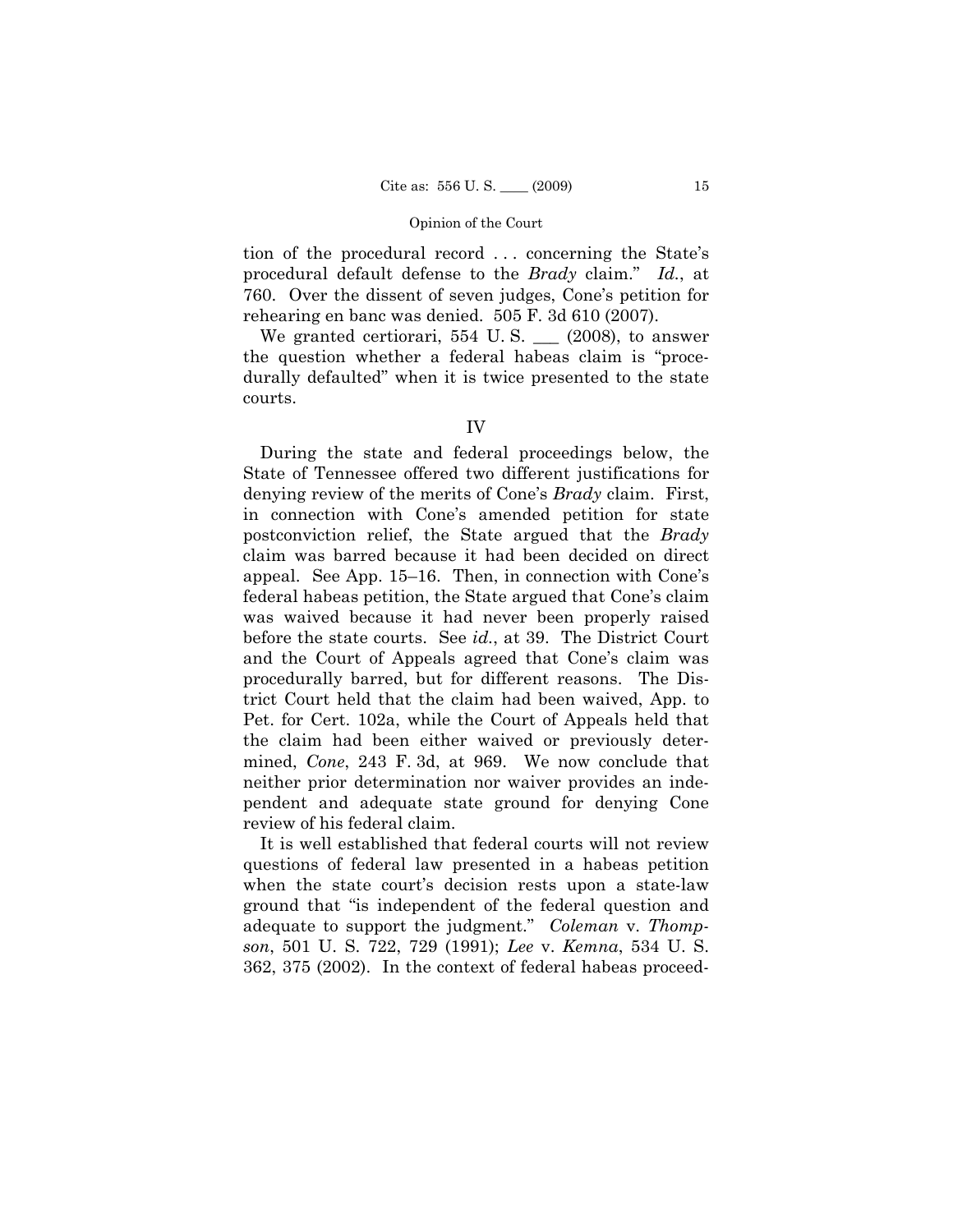# Opinion of the Court

ings, the independent and adequate state ground doctrine is designed to "ensur[e] that the States' interest in correcting their own mistakes is respected in all federal habeas cases." *Coleman*, 501 U. S., at 732. When a petitioner fails to properly raise his federal claims in state court, he deprives the State of "an opportunity to address those claims in the first instance" and frustrates the State's ability to honor his constitutional rights. *Id.*, at 732, 748. Therefore, consistent with the longstanding requirement that habeas petitioners must exhaust available state remedies before seeking relief in federal court, we have held that when a petitioner fails to raise his federal claims in compliance with relevant state procedural rules, the state court's refusal to adjudicate the claim ordinarily qualifies as an independent and adequate state ground for denying federal review. See *id.*, at 731.

 That does not mean, however, that federal habeas review is barred every time a state court invokes a procedural rule to limit its review of a state prisoner's claims. We have recognized that "'the adequacy of state procedural bars to the assertion of federal questions' . . . is not within the State's prerogative finally to decide; rather, adequacy 'is itself a federal question.'" *Lee*, 534 U. S., at 375 (quoting *Douglas* v. *Alabama*, 380 U. S. 415, 422 (1965)); see also *Coleman*, 501 U. S., at 736 ("[F]ederal habeas courts must ascertain for themselves if the petitioner is in custody pursuant to a state court judgment that rests on independent and adequate state grounds"). The question before us now is whether federal review of Cone's *Brady* claim is procedurally barred either because the claim was twice presented to the state courts or because it was waived, and thus not presented at all.

 First, we address the contention that the repeated presentation of a claim in state court bars later federal review. The Tennessee postconviction court denied Cone's *Brady* claim after concluding it had been previously determined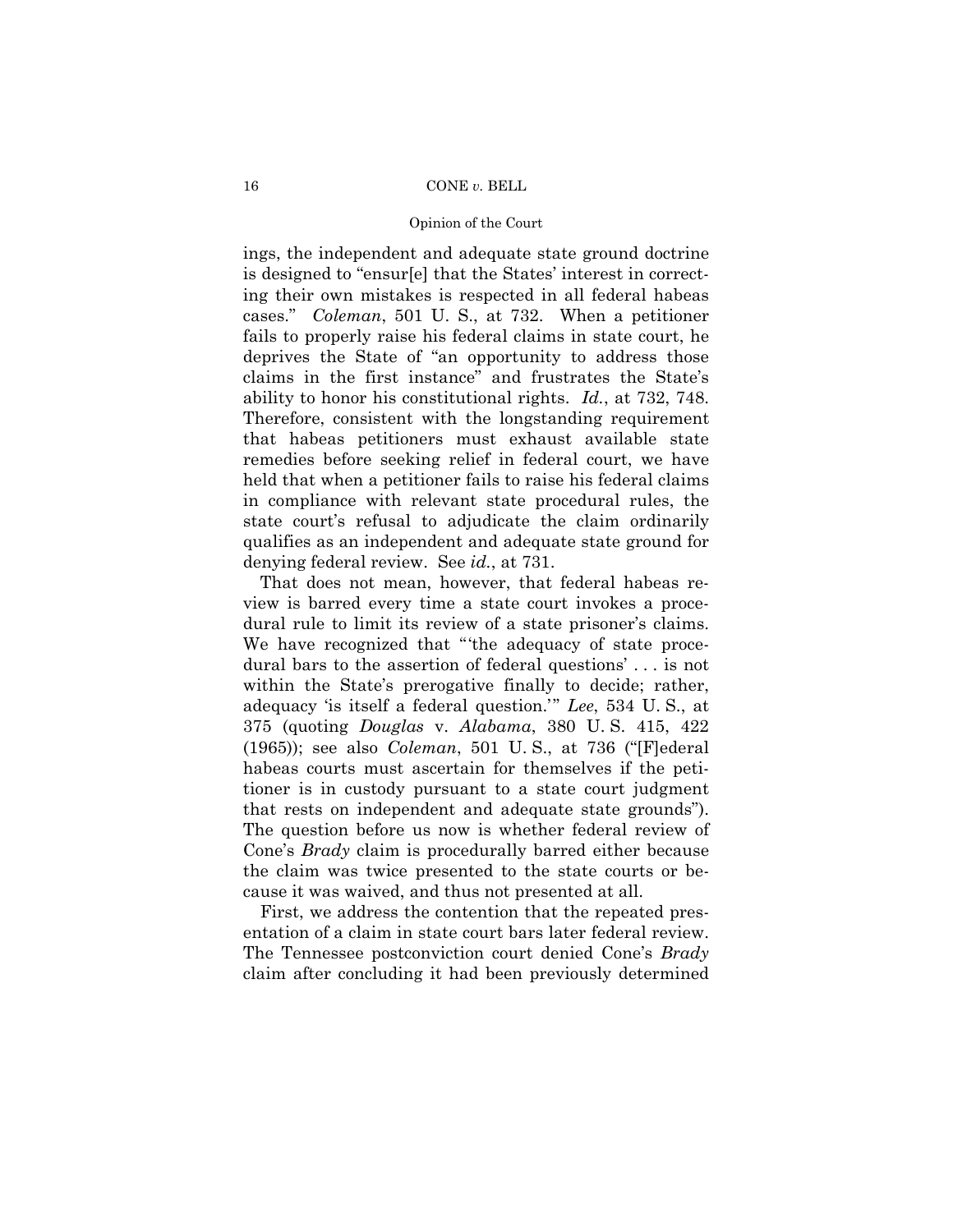following a full and fair hearing in state court. See Tenn. Code Ann. §40–30–112(a) (1982). That conclusion rested on a false premise: Contrary to the state courts' finding, Cone had not presented his *Brady* claim in earlier proceedings and, consequently, the state courts had not passed on it. The Sixth Circuit recognized that Cone's *Brady* claim had not been decided on direct appeal, see *Cone*, 243 F. 3d, at 969, but felt constrained by the state courts' refusal to reach the merits of that claim on postconviction review. The Court of Appeals concluded that because the state postconviction courts had applied a state procedural law to avoid reaching the merits of Cone's *Brady* claim, "an 'independent and adequate' state ground" barred federal habeas review. 243 F. 3d, at 969. In this Court the State does not defend that aspect of the Court of Appeals' holding, and rightly so.

 When a state court declines to review the merits of a petitioner's claim on the ground that it has done so already, it creates no bar to federal habeas review. In *Ylst* v. *Nunnemaker*, 501 U. S. 797, 804, n. 3 (1991), we observed in passing that when a state court declines to revisit a claim it has already adjudicated, the effect of the later decision upon the availability of federal habeas is "nil" because "a later state decision based upon ineligibility for further state review neither rests upon procedural default nor lifts a pre-existing procedural default."<sup>12</sup> When a state court refuses to readjudicate a claim on the ground that it has been previously determined, the court's

<sup>12</sup>With the exception of the Sixth Circuit, all Courts of Appeals to have directly confronted the question both before and after *Ylst*, 501 U. S. 797, have agreed that a state court's successive rejection of a federal claim does not bar federal habeas review. See, *e.g.*, *Page* v. *Frank*, 343 F. 3d 901, 907 (CA7 2003); *Brecheen* v. *Reynolds*, 41 F. 3d 1343, 1358 (CA10 1994); *Bennett* v. *Whitley*, 41 F. 3d 1581, 1582 (CA5 1994); *Silverstein* v. *Henderson*, 706 F. 2d 361, 368 (CA2 1983). See also *Lambright* v. *Stewart*, 241 F. 3d 1201, 1206 (CA9 2001).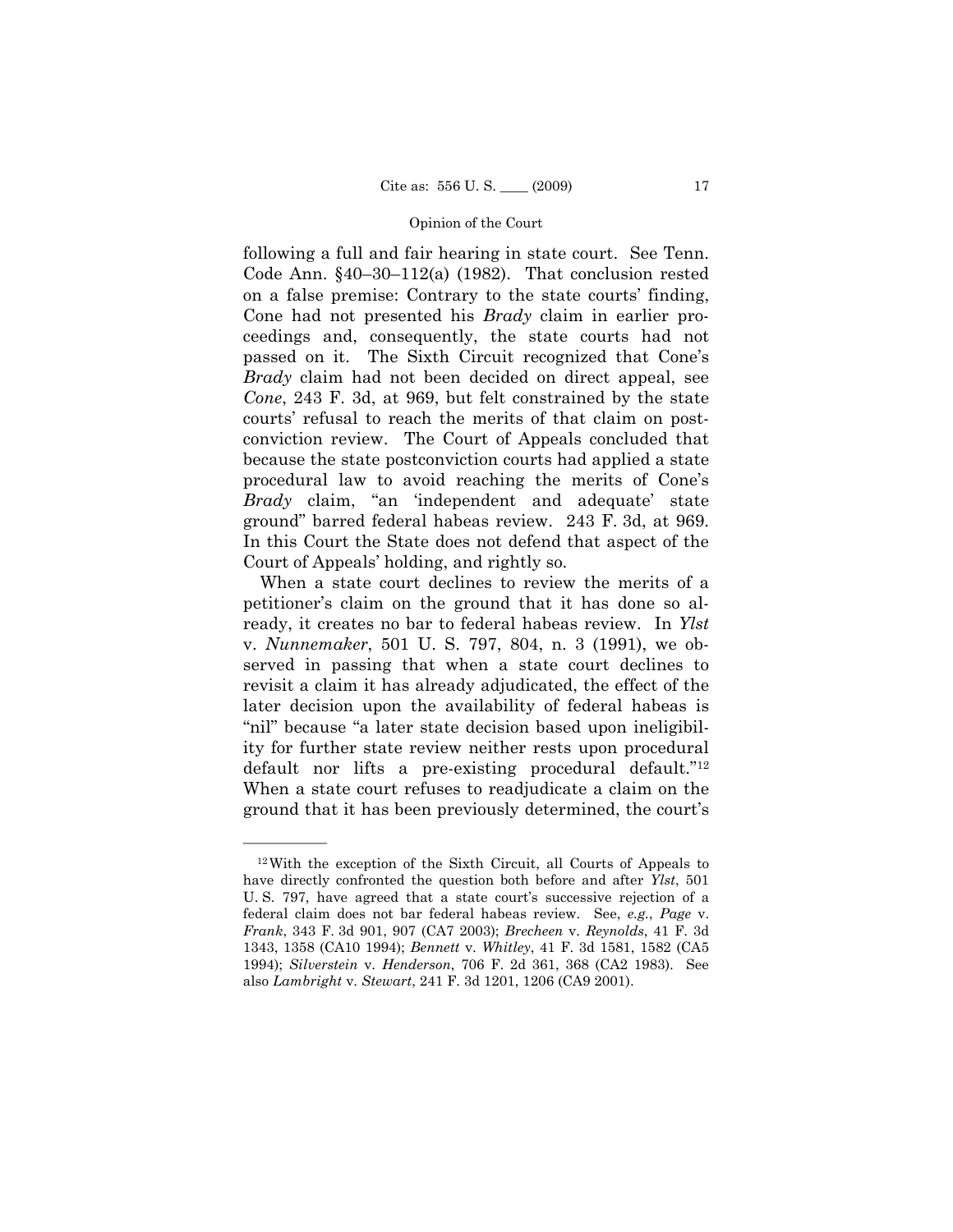# Opinion of the Court

decision does not indicate that the claim has been procedurally defaulted. To the contrary, it provides strong evidence that the claim has already been given full consideration by the state courts and thus is *ripe* for federal adjudication. See 28 U.S.C.  $\S2254(b)(1)(A)$  (permitting issuance of a writ of habeas corpus only after "the applicant has exhausted the remedies available in the courts of the State").

 A claim is procedurally barred when it has not been fairly presented to the state courts for their initial consideration—not when the claim has been presented more than once. Accordingly, insofar as the Court of Appeals rejected Cone's *Brady* claim as procedurally defaulted because the claim had been twice presented to the Tennessee courts, its decision was erroneous.

 As an alternative (and contradictory) ground for barring review of Cone's *Brady* claim, the State has argued that Cone's claim was properly dismissed by the state postconviction court on the ground it had been waived. We are not persuaded. The state appellate court affirmed the denial of Cone's *Brady* claim on the same mistaken ground offered by the lower court—that the claim had been previously determined.13 Contrary to the State's assertion, the

<sup>13</sup>As recounted earlier, Cone's state postconviction petition contained numerous claims of error. The state postconviction court dismissed some of those claims as waived and others, including the *Brady* claim, as having been previously determined. In affirming the denial of Cone's petition the Tennessee Court of Criminal Appeals summarily stated that Cone had "failed to rebut the presumption of waiver as to all claims raised in his second petition for post-conviction relief which had not been previously determined." *Cone* v. *State*, 927 S. W. 2d 579, 582 (1995). Pointing to that language, the State asserts that the Tennessee Court of Criminal Appeals denied Cone's *Brady* claim not because it had been previously determined, but because it was waived in the postconviction court proceedings. Not so. Without questioning the trial court's finding that Cone's *Brady* claim had been previously determined, the Court of Criminal Appeals affirmed the denial of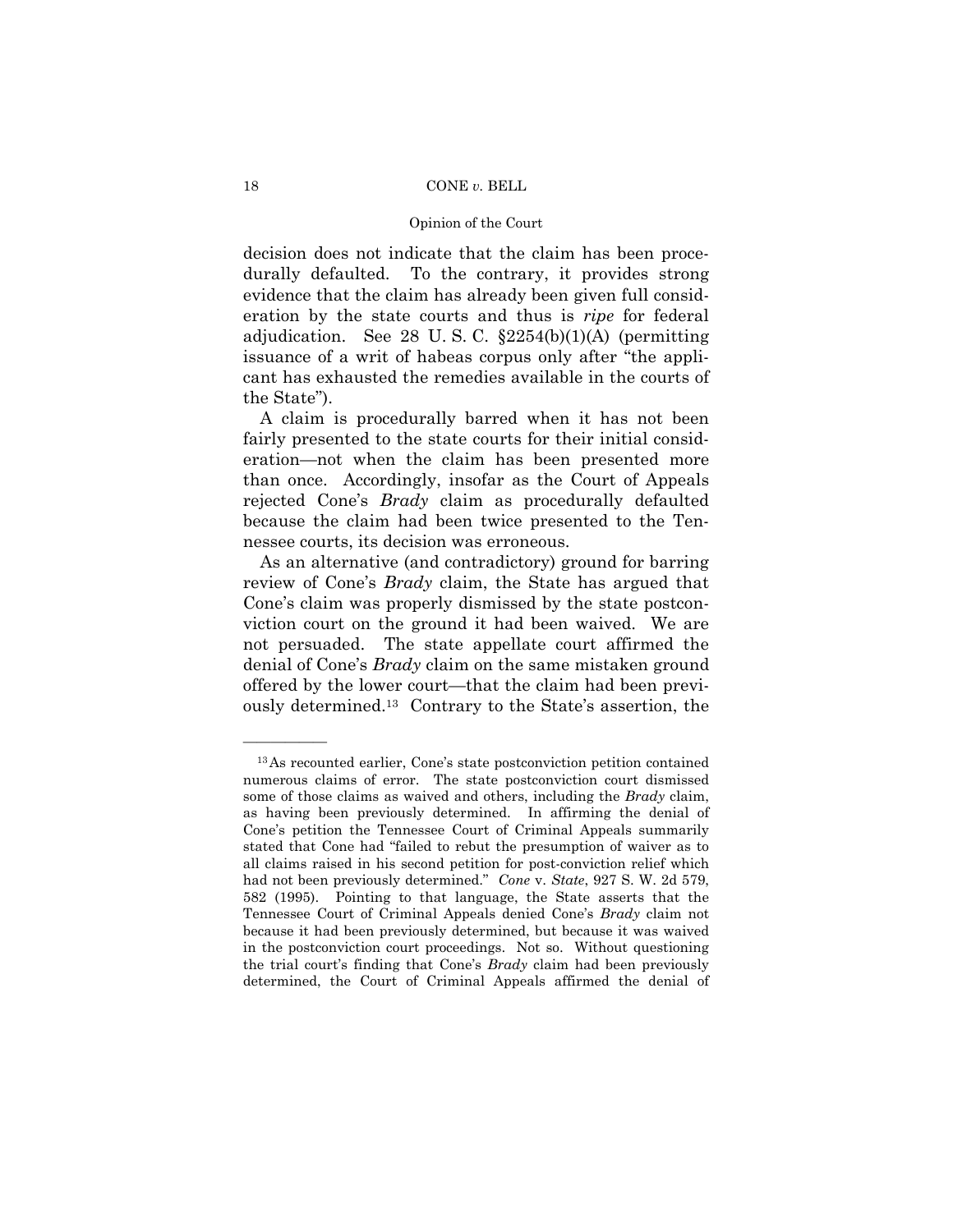Tennessee appellate court did not hold that Cone's *Brady*  claim was waived.

 When a state court declines to find that a claim has been waived by a petitioner's alleged failure to comply with state procedural rules, our respect for the state-court judgment counsels us to do the same. Although we have an independent duty to scrutinize the application of state rules that bar our review of federal claims, *Lee*, 534 U. S., at 375, we have no concomitant duty to apply state procedural bars where state courts have themselves declined to do so. The Tennessee courts did not hold that Cone waived his *Brady* claim, and we will not second-guess their judgment.14

——————

dismissal of his *Brady* claim on appeal. 14Setting aside the state courts' mistaken belief that Cone's *Brady* claim had been previously determined, there are many reasons the state courts might have rejected the State's waiver argument. The record establishes that the suppressed documents which form the basis for Cone's claim were not available to him until the Tennessee Court of

Cone's postconviction petition in its entirety. Nothing in that decision suggests the appellate court believed the *Brady* claim had been waived in the court below.

Similarly, while JUSTICE ALITO's parsing of the record persuades him that Cone failed to adequately raise his *Brady* claim to the Tennessee Court of Criminal Appeals, he does not argue that the court expressly held that Cone waived the claim. A review of Cone's opening brief reveals that he made a broad challenge to the postconviction court's dismissal of his petition and plainly asserted that the court erred by dismissing claims as previously determined on direct appeal or in his initial postconviction petition. See Brief for Petitioner-Appellant in No. 02–C–01–9403–CR–00052 (Tenn. Crim. App.), pp. 7, 14. The state appellate court did not state or suggest that Cone had waived his *Brady* claim. Rather, after commending the postconviction court for its "exemplary and meticulous treatment of the appellant's petition," *Cone*, 927 S. W. 2d, at 581, the appellate court simply adopted without modification the lower court's findings with respect to the application of Tenn. Code Ann. §40–30–112 to the facts of this case. The best reading of the Tennessee Court of Criminal Appeals' decision is that it was based on an approval of the postconviction court's reasoning rather than on an unmentioned failure by Cone to adequately challenge the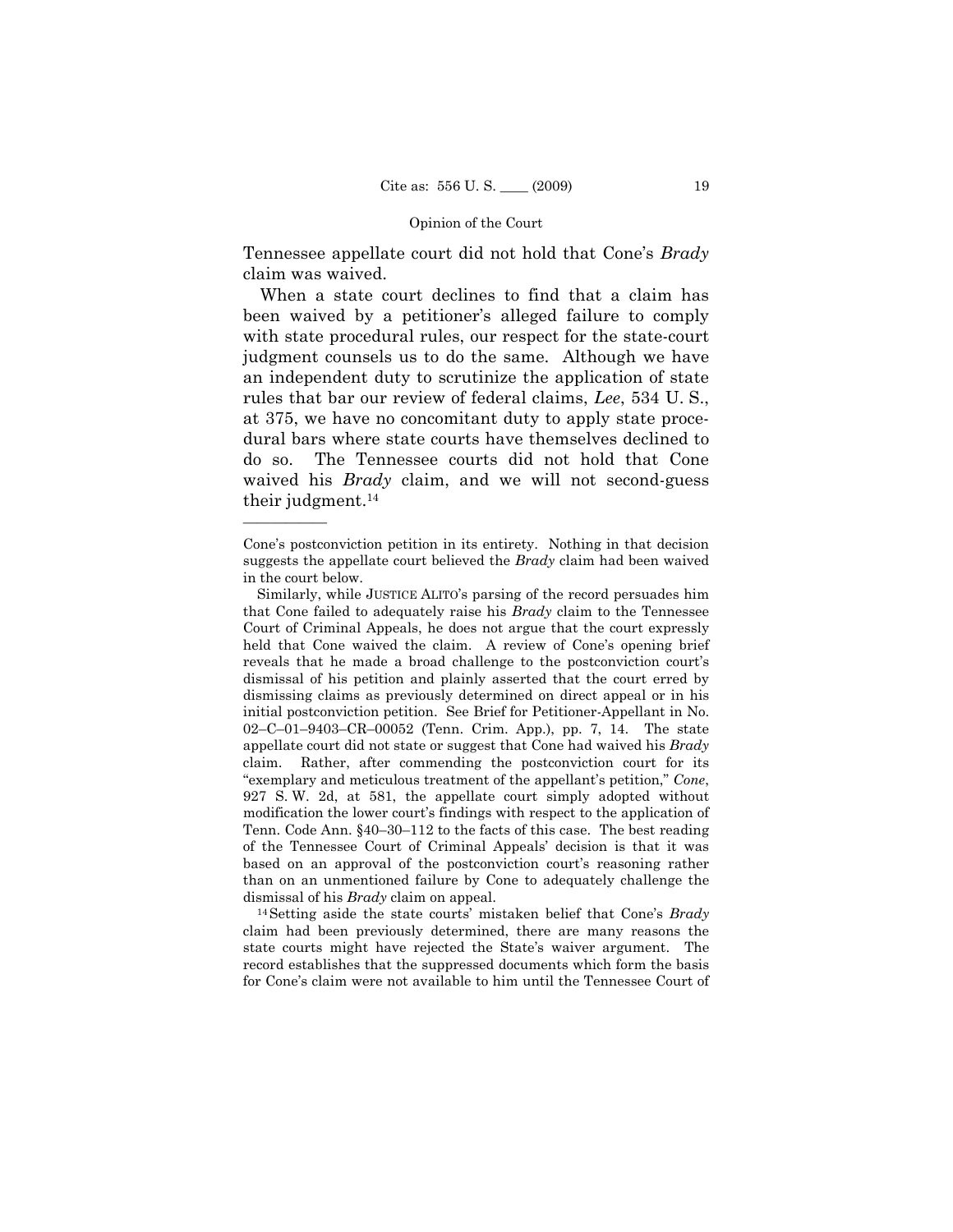# Opinion of the Court

 The State's procedural objections to federal review of the merits of Cone's claim have resulted in a significant delay in bringing this unusually protracted case to a conclusion. Ultimately, however, they provide no obstacle to judicial review. Cone properly preserved and exhausted his *Brady*  claim in the state court; therefore, it is not defaulted. We turn now to the merits of that claim.

# V

 Although the State is obliged to "prosecute with earnestness and vigor," it "is as much [its] duty to refrain from improper methods calculated to produce a wrongful conviction as it is to use every legitimate means to bring about a just one." *Berger*, 295 U. S., at 88. Accordingly, we have held that when the State withholds from a criminal defendant evidence that is material to his guilt or punishment, it violates his right to due process of law in violation of the Fourteenth Amendment. See *Brady*, 373 U. S., at 87. In *United States* v. *Bagley*, 473 U. S. 667, 682 (1985) (opinion of Blackmun, J.), we explained that evidence is "material" within the meaning of *Brady* when there is a reasonable probability that, had the evidence been disclosed, the result of the proceeding would have been different. In other words, favorable evidence is subject to constitutionally mandated disclosure when it "could reasonably be taken to put the whole case in such a differ-

Appeals' 1992 decision interpreting the State's Public Records Act as authorizing the disclosure of prosecutorial records. Soon after obtaining access to the prosecutor's file and discovering within it documents that had not been disclosed prior to trial, Cone amended his petition for postconviction relief, adding detailed allegations regarding the suppressed evidence recovered from the file, along with an affidavit explaining the reason why his claim had not been filed sooner. See App. 13, 18. The State did not oppose the amendment of Cone's petition on the ground that it was untimely, and it appears undisputed that there would have been no basis under state law for doing so. See Brief for Petitioner 7, n. 1.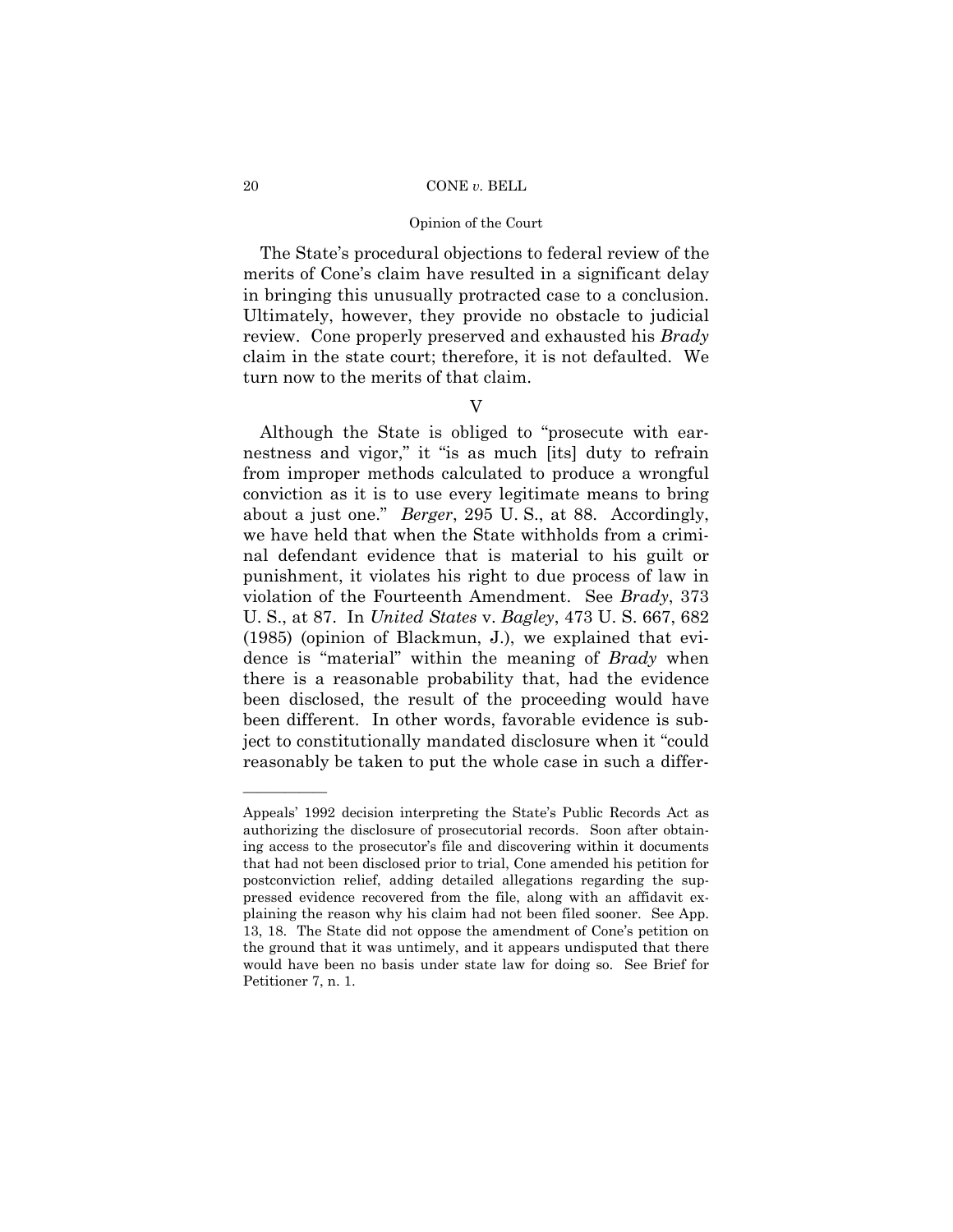ent light as to undermine confidence in the verdict." *Kyles* v. *Whitley*, 514 U. S. 419, 435 (1995); accord, *Banks* v. *Dretke*, 540 U. S. 668, 698–699 (2004); *Strickler* v. *Greene*, 527 U. S. 263, 290 (1999).15

 The documents suppressed by the State vary in kind, but they share a common feature: Each strengthens the inference that Cone was impaired by his use of drugs around the time his crimes were committed. The suppressed evidence includes statements by witnesses acknowledging that Cone appeared to be "drunk or high," App. 49, "acted real weird," *ibid.*, and "looked wild eyed," *id.*, at 50, in the two days preceding the murders.<sup>16</sup> It also includes documents that could have been used to impeach

<sup>15</sup>Although the Due Process Clause of the Fourteenth Amendment, as interpreted by *Brady*, only mandates the disclosure of material evidence, the obligation to disclose evidence favorable to the defense may arise more broadly under a prosecutor's ethical or statutory obligations. See *Kyles*, 514 U. S., at 437 ("[T]he rule in *Bagley* (and, hence, in *Brady*) requires less of the prosecution than the ABA Standards for Criminal Justice Prosecution Function and Defense Function 3–3.11(a) (3d ed. 1993)"). See also ABA Model Rule of Professional Conduct 3.8(d) (2008) ("The prosecutor in a criminal case shall" "make timely disclosure to the defense of all evidence or information known to the prosecutor that tends to negate the guilt of the accused or mitigates the offense, and, in connection with sentencing, disclose to the defense and to the tribunal all unprivileged mitigating information known to the prosecutor, except when the prosecutor is relieved of this responsibility by a protective order of the tribunal"). As we have often observed, the prudent prosecutor will err on the side of transparency, resolving doubtful questions in favor of disclosure. See *Kyles*, 514 U. S., at 439; *United States* v. *Bagley*, 473 U. S. 667, 711, n. 4 (1985) (STEVENS, J., dissenting); *United States* v. *Agurs*, 427 U. S. 97, 108 (1976).<br><sup>16</sup>The State contends that the statements were made by witnesses

who observed Cone during and immediately after he committed robberies; therefore, it is not surprising that Cone appeared less than "serene." See Brief for Respondent 46. Although a jury would have been free to infer that Cone's behavior was attributable to his criminal activity, the evidence is also consistent with Cone's assertion that he was suffering from chronic amphetamine psychosis at the time of the crimes.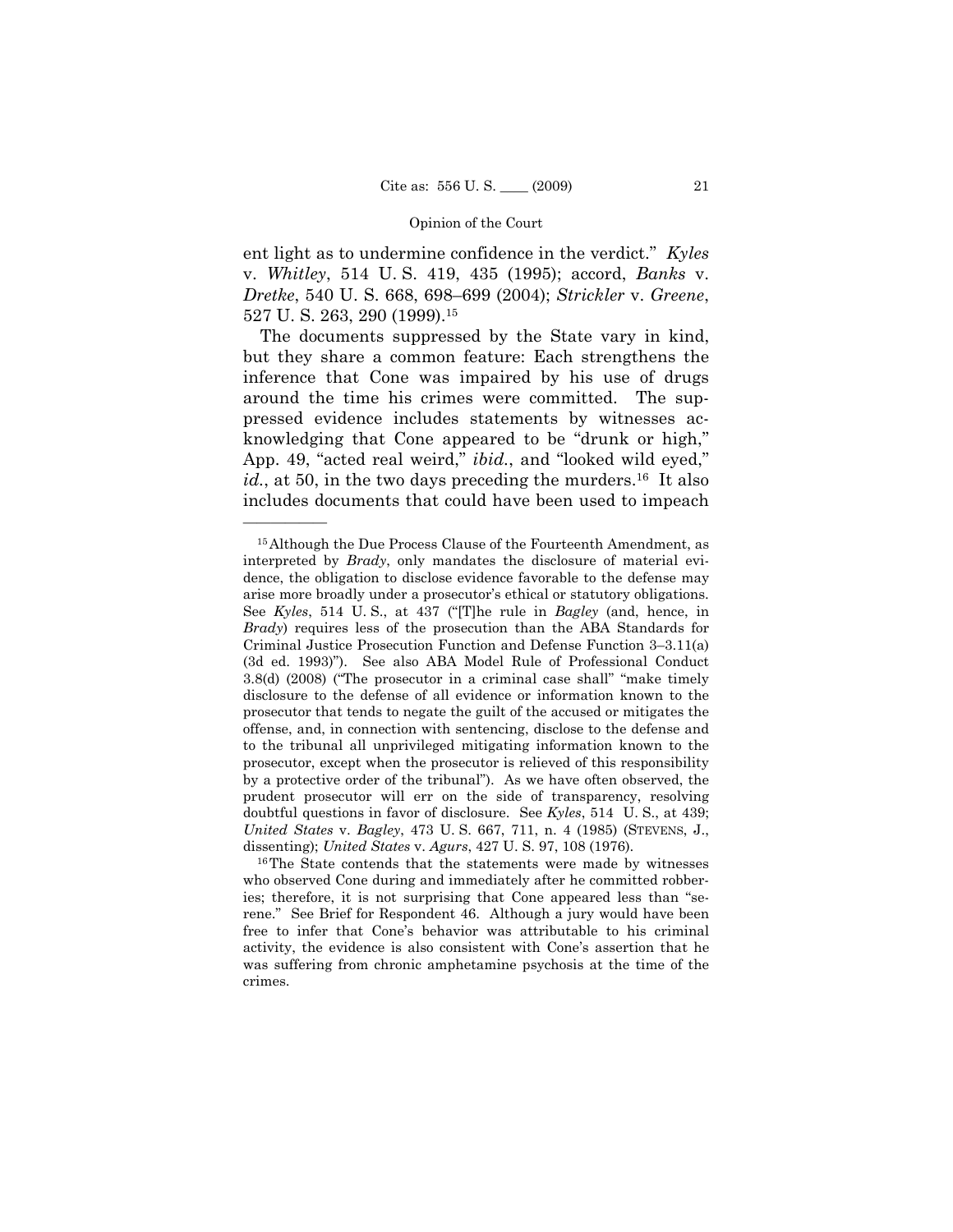# Opinion of the Court

witnesses whose trial testimony cast doubt on Cone's drug addiction. For example, Memphis police officer Ralph Roby testified at trial that Cone had no needle marks on his body when he was arrested—an observation that bolstered the State's argument that Cone was not a drug user. The suppressed evidence reveals, however, that Roby authorized multiple teletypes to law enforcement agencies in the days following the murders in which he described Cone as a "drug user" and a "heavy drug user." See *id.*, at 55–58.17 A suppressed statement made by the chief of police of Cone's hometown also describes Cone as a serious drug user. See *Cone*, 243 F. 3d, at 968. And undisclosed notes of a police interview with Ilene Blankman conducted several days after the murders reveal discrepancies between her initial statement and her trial testimony relevant to Cone's alleged drug use. App. 72–73. In sum, both the quantity and the quality of the suppressed evidence lends support to Cone's position at trial that he habitually used excessive amounts of drugs, that his addiction affected his behavior during his crime spree, and that the State's arguments to the contrary were false and misleading.

 Thus, the federal question that must be decided is whether the suppression of that probative evidence deprived Cone of his right to a fair trial. See *Agurs*, 427

<sup>17</sup>As the dissent points out, Roby did not testify directly that Cone was not a drug user and FBI Agent Eugene Flynn testified that, at the time of Cone's arrest in Pompano Beach, Cone reported that he had used cocaine, Dilaudid, and Demerol and was suffering from "slight withdrawal symptoms." See *post*, at 7, 11. See also Tr. 1916, 1920 (Apr. 22, 1982). It is important to note, however, that neither Flynn nor Roby corroborated Cone's account of alleged drug use. Taken in context, Roby's statement that he had not observed any needle marks on Cone's body invited the jury to infer that Cone's self-reported drug use was either minimal or contrived. See *id.*, at 1939. Therefore, although the suppressed evidence does not directly contradict Roby's trial testimony, it does place it in a different light.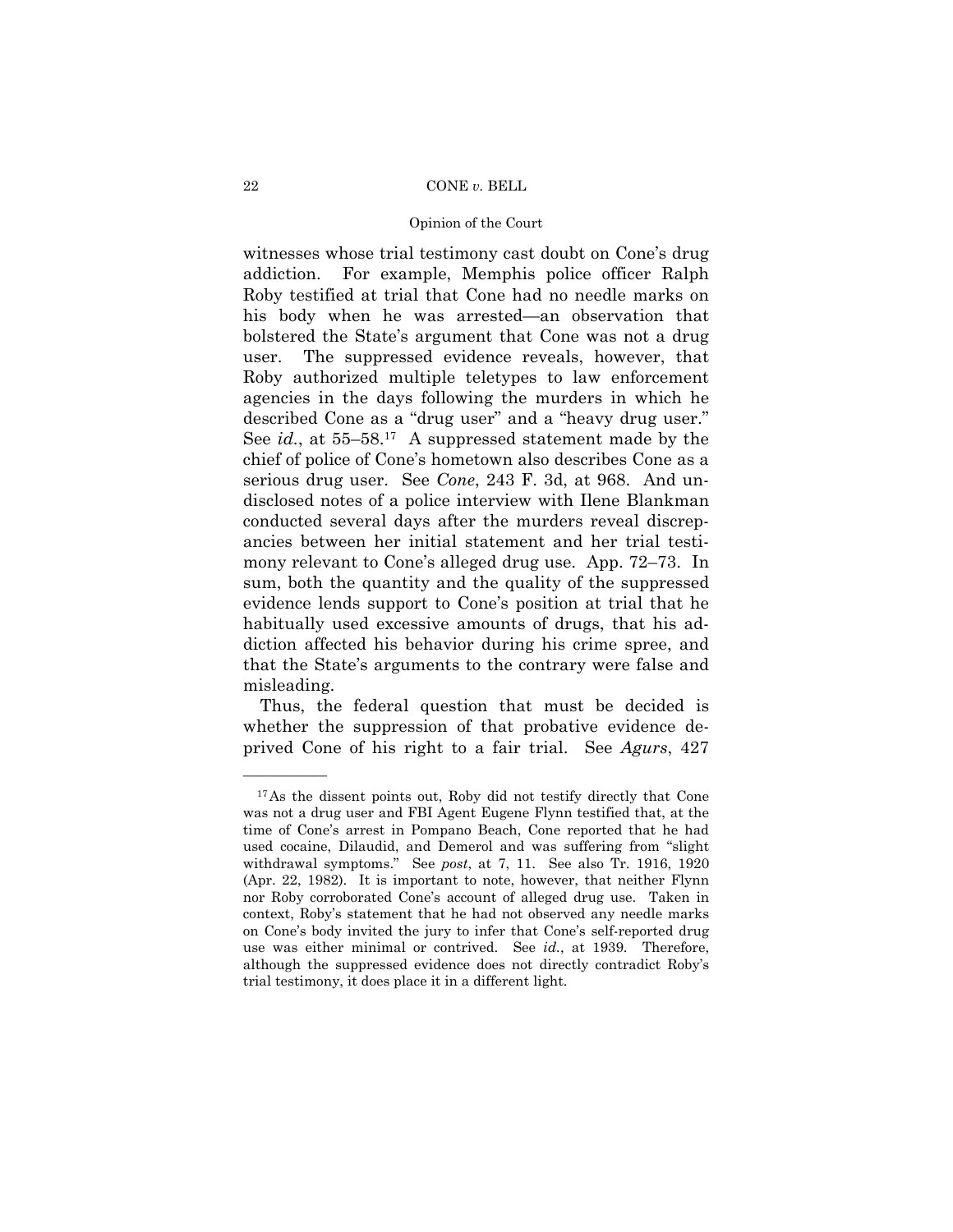U. S., at 108. Because the Tennessee courts did not reach the merits of Cone's *Brady* claim, federal habeas review is not subject to the deferential standard that applies under AEDPA to "any claim that was adjudicated on the merits in State court proceedings." 28 U. S. C. §2254(d). Instead, the claim is reviewed *de novo*. See, *e.g.*, *Rompilla* v. *Beard*, 545 U. S. 374, 390 (2005) (*de novo* review where state courts did not reach prejudice prong under *Strickland* v. *Washington*, 466 U. S. 668 (1984)); *Wiggins* v. *Smith*, 539 U. S. 510, 534 (2003) (same).

 Contending that the Federal District Court and Court of Appeals adequately and correctly resolved the merits of that claim, the State urges us to affirm the Sixth Circuit's denial of habeas relief. In assessing the materiality of the evidence suppressed by the State, the Court of Appeals suggested that two facts outweighed the potential force of the suppressed evidence. First, the evidence of Cone's guilt was overwhelming. Second, the evidence of Cone's drug use was cumulative because the jury had heard evidence of Cone's alleged addiction from witnesses and from officers who interviewed Cone and recovered drugs from his vehicle.18 The Court of Appeals did not thoroughly review the suppressed evidence or consider what its cumulative effect on the jury would have been. Moreover, in concluding that the suppressed evidence was not material within the meaning of *Brady*, the court did not distinguish between the materiality of the evidence with respect to guilt and the materiality of the evidence with respect to punishment—an omission we find significant.

Evidence that is material to guilt will often be material

<sup>18</sup> In pointing to the trial evidence of Cone's drug use, the Court of Appeals made no mention of the fact that the State had discredited the testimony of Cone's experts on the ground that no independent evidence corroborated Cone's alleged addiction and that the State had argued that the drugs in Cone's car were intended for resale, rather than personal use.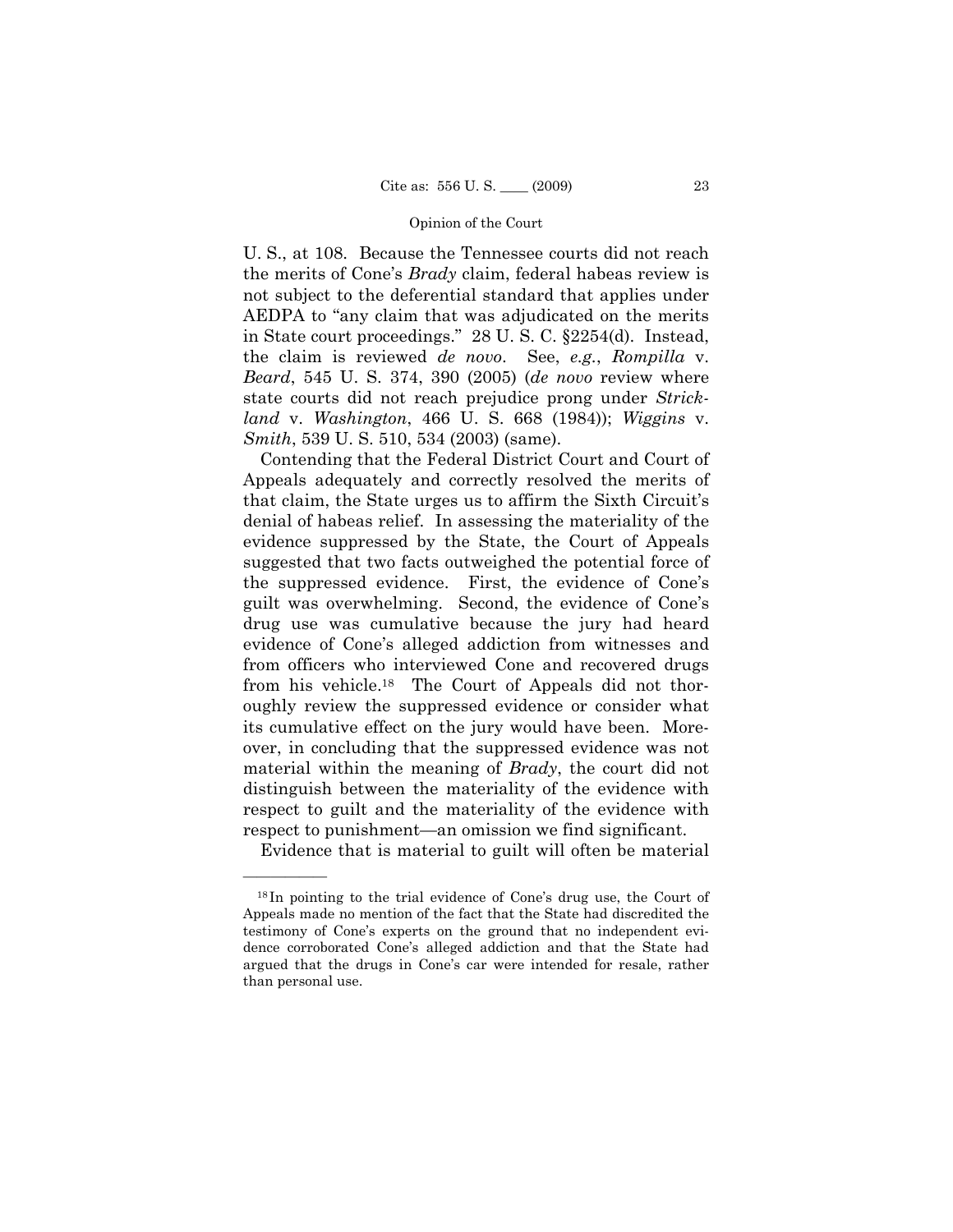# Opinion of the Court

for sentencing purposes as well; the converse is not always true, however, as *Brady* itself demonstrates. In our seminal case on the disclosure of prosecutorial evidence, defendant John Brady was indicted for robbery and capital murder. At trial, Brady took the stand and confessed to robbing the victim and being present at the murder but testified that his accomplice had actually strangled the victim. *Brady* v. *State*, 226 Md. 422, 425, 174 A. 2d 167, 168 (1961). After Brady was convicted and sentenced to death he discovered that the State had suppressed the confession of his accomplice, which included incriminating statements consistent with Brady's version of events. *Id.*, at 426, 174 A. 2d, at 169. The Maryland Court of Appeals concluded that Brady's due process rights were violated by the suppression of the accomplice's confession but declined to order a new trial on guilt. Observing that nothing in the accomplice's confession "could have reduced . . . Brady's offense below murder in the first degree," the state court ordered a new trial on the question of punishment only. *Id.*, at 430, 174 A. 2d, at 171. We granted certiorari and affirmed, rejecting Brady's contention that the state court's limited remand violated his constitutional rights. 373 U. S., at 88.

 As in *Brady*, the distinction between the materiality of the suppressed evidence with respect to guilt and punishment is significant in this case. During the guilt phase of Cone's trial, the only dispute was whether Cone was "sane under the law," Tr. 2040 (Apr. 22, 1982), as his counsel described the issue, or "criminally responsible" for his conduct, App. 110, as the prosecutor argued. Under Tennessee law, Cone could not be held criminally responsible for the murders if, "at the time of [his] conduct as a result of mental disease or defect he lack[ed] substantial capacity either to appreciate the wrongfulness of his conduct or to conform his conduct to the requirements of law." *Graham* v. *State*, 547 S. W. 2d 531, 543 (Tenn. 1977). Although we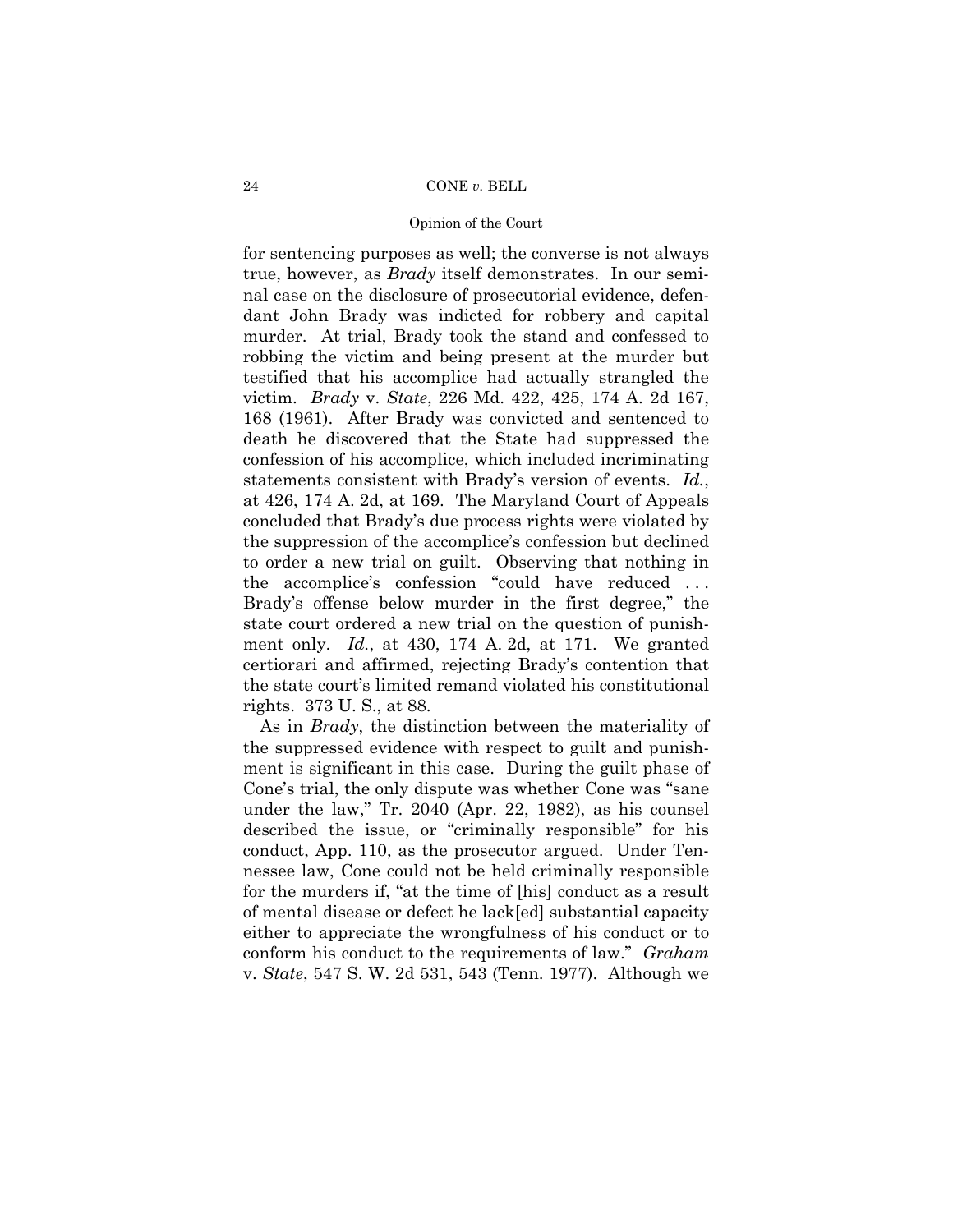take exception to the Court of Appeals' failure to assess the effect of the suppressed evidence "collectively" rather than "item by item," see *Kyles*, 514 U. S., at 436, we nevertheless agree that even when viewed in the light most favorable to Cone, the evidence falls short of being sufficient to sustain his insanity defense.

 Cone's experts testified that his drug addiction and posttraumatic stress disorder originated during his service in Vietnam, more than 13 years before the Todds were murdered. During those years, despite Cone's drug use and mental disorder, he managed to successfully complete his education, travel, and (when not incarcerated) function in civil society. The suppressed evidence may have strengthened the inference that Cone was on drugs or suffering from withdrawal at the time of the murders, but his behavior before, during, and after the crimes was inconsistent with the contention that he lacked substantial capacity either to appreciate the wrongfulness of his conduct or to conform his conduct to the requirements of law. See *Graham*, 547 S. W. 2d, at 543. The likelihood that the suppressed evidence would have affected the jury's verdict on the issue of insanity is therefore remote. Accordingly, we conclude that the Sixth Circuit did not err by denying habeas relief on the ground that the suppressed evidence was immaterial to the jury's finding of guilt.

 The same cannot be said of the Court of Appeals' summary treatment of Cone's claim that the suppressed evidence influenced the jury's sentencing recommendation. There is a critical difference between the high standard Cone was required to satisfy to establish insanity as a matter of Tennessee law and the far lesser standard that a defendant must satisfy to qualify evidence as mitigating in a penalty hearing in a capital case. See *Bell*, 535 U. S., at 712 (STEVENS, J., dissenting) ("[T]here is a vast difference between insanity—which the defense utterly failed to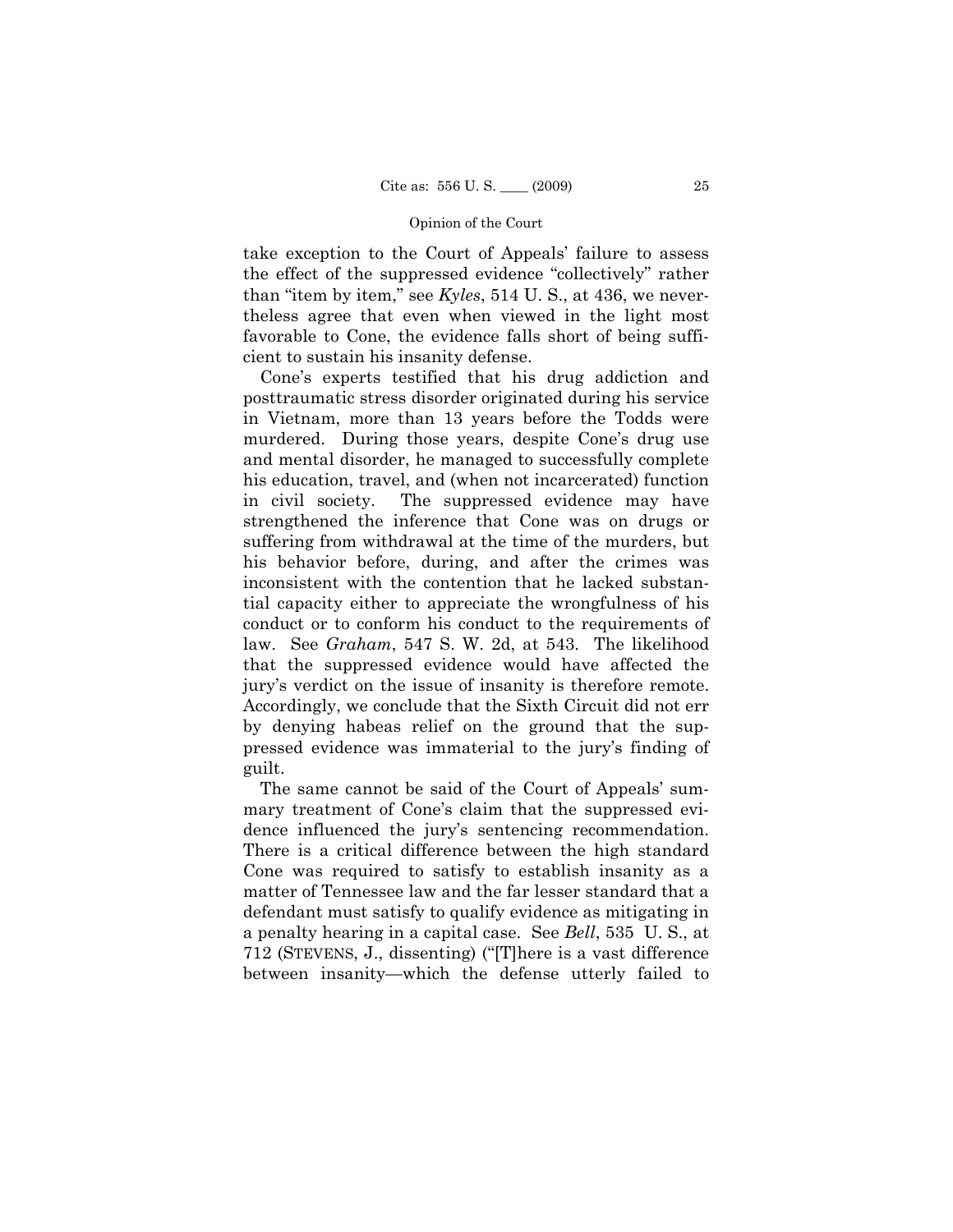# Opinion of the Court

prove—and the possible mitigating effect of drug addiction incurred as a result of honorable service in the military"). As defense counsel emphasized in his brief opening statement during penalty phase proceedings, the jury was statutorily required to consider whether Cone's "capacity . . . to appreciate the wrongfulness of his conduct or to conform his conduct to the requirements of the law was substantially impaired as a result of mental disease or defect or intoxication which was insufficient to establish a defense to the crime but which substantially affected his judgment." Tenn. Code Ann. §39–2–203(j)(8) (1982). It is possible that the suppressed evidence, viewed cumulatively, may have persuaded the jury that Cone had a far more serious drug problem than the prosecution was prepared to acknowledge, and that Cone's drug use played a mitigating, though not exculpating, role in the crimes he committed.19 The evidence might also have rebutted the State's suggestion that Cone had manipulated his expert witnesses into falsely believing he was a drug addict when in fact he did not struggle with substance abuse.

 Neither the Court of Appeals nor the District Court fully considered whether the suppressed evidence might have persuaded one or more jurors that Cone's drug addiction especially if attributable to honorable service of his country in Vietnam—was sufficiently serious to justify a decision to imprison him for life rather than sentence him to death. Because the evidence suppressed at Cone's trial

<sup>19</sup>We agree with the dissent that the standard to be applied by the District Court in evaluating the merits of Cone's *Brady* claim on remand is whether there is a reasonable probability that, had the suppressed evidence been disclosed, the result of the proceeding would have been different. See *post*, at 5. Because neither the District Court nor the Court of Appeals considered the merits of Cone's claim with respect to the effect of the withheld evidence on his sentence, it is appropriate for the District Court, rather than this Court, to do so in the first instance.